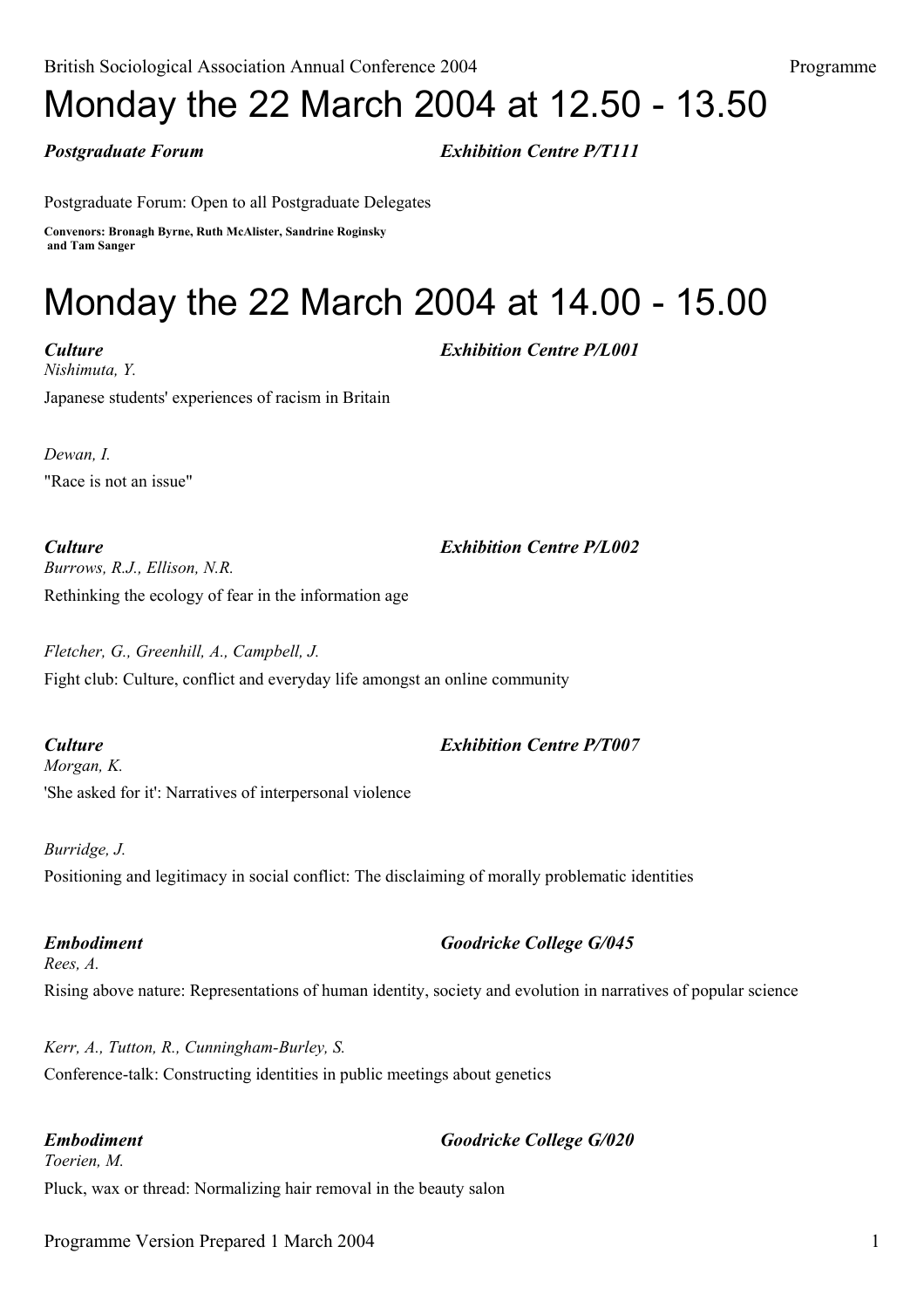## British Sociological Association Annual Conference 2004 Programme Monday the 22 March 2004 at 14.00 - 15.00

*Andrews, J.E.*

Volunteerism as a tool for combating social oppression: The experiences of wheelchair users who volunteer

### *Rosenfeld, D., Faircloth, C.*

A body at rest remains at rest: Movement and morality in arthritis narratives

*Taylor, Y.* The ties that bind: Class in intimate relationships

*Hines, S.* Intimate transitions: Friendship, partnering and gender transition

### *Politics responsibility and risk Goodricke College G/013 Leighton, R.*

What you give is what you get: The influence of teacher perceptions of the role of citizenship education on its

delivery, status and effectiveness in schools

*Politics responsibility and risk Exhibition Centre P/X001 Lee, M.Y.* Citizenship in the E-Government

*Martell, L.* Globalisation and Britain

*Social Theory Exhibition Centre P/L005 Letherby, G., Bywaters, P.* Extending Social Research: Politics and responsibility with the research process

*Eulriet, I.* Re-theorizing political culture: Boltanski and Thévenot's 'orders of worth'

*Social Theory Exhibition Centre P/L006 Koch, M.* Social cohesion in post-fordist growth strategies

*Hinton, D.A.* The rise of the meretricracy

## *Intimacy Goodricke College G/002*

*Embodiment Goodricke College G/010*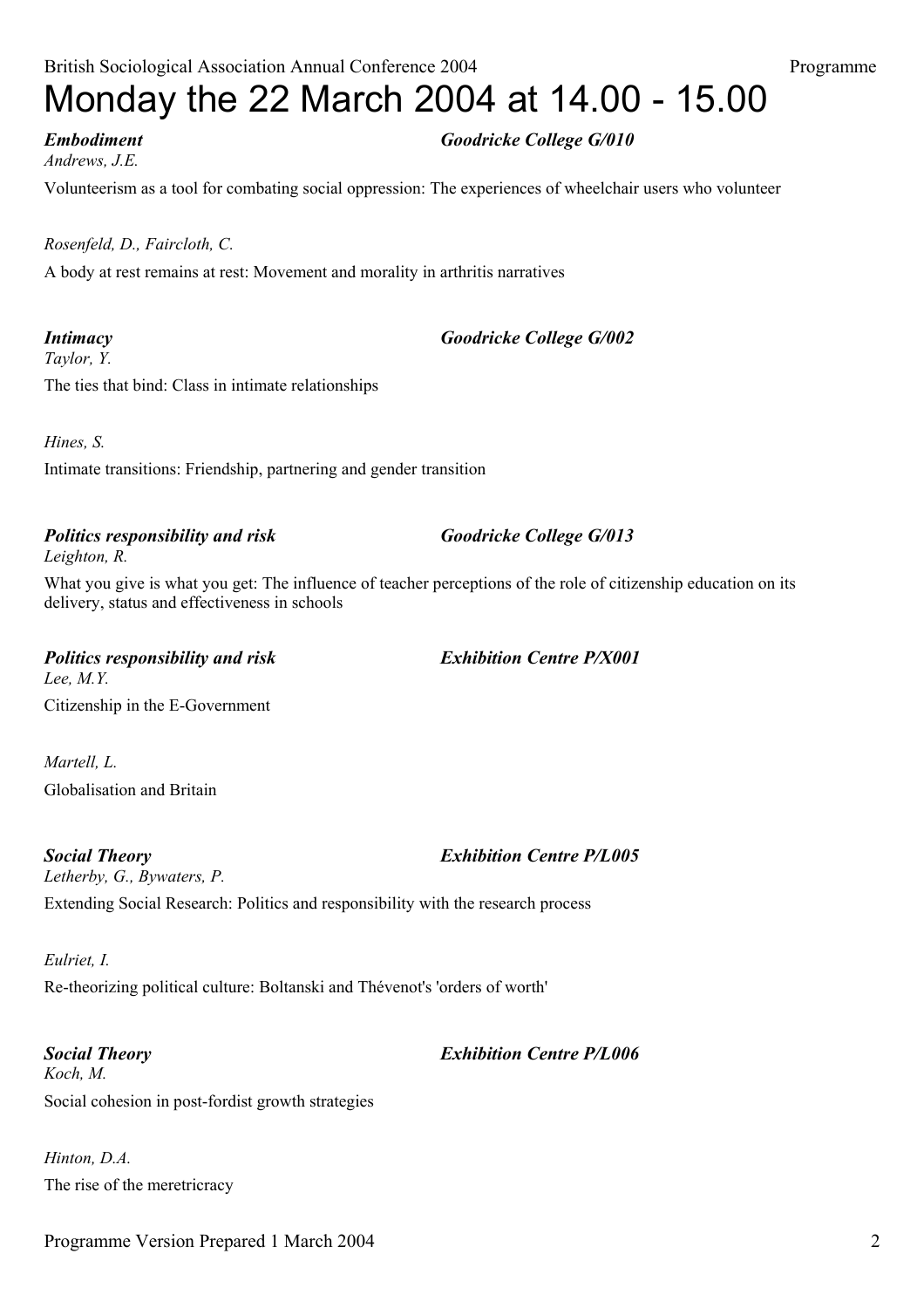## Monday the 22 March 2004 at 14.00 - 15.00

*Meet the SOCIOLOGY Editorial Team Exhibition Centre P/T111*

This is an informal session in which delegates are offered the opportunity to come and meet the Sociology Editorial Team who will be available to answer any queries regarding the journal. At the same time, we will be happy to accept manuscripts for consideration in the journal on the understanding that they are not being considered elsewhere.

## Monday the 22 March 2004 at 15.10 - 16.10

*Mukadam, A., Mawani, S.*

A fine balance: Cultural negotiation amongst second-generation Indians in London and Toronto

*Strelitz, J.*

Second generations: pathways into poverty and prosperity for children of immigrants

### *Culture Exhibition Centre P/L002*

*Perry, M.*

Localism and collective labour in the post-industrial world: The new urbanism's quest for community

### *Guinea, D*

Conflict and mutuality in face-to-face negotiations of status: The case of 'mixed contact' encounters between volunteers and the urban poor in food pantries

### *Culture Exhibition Centre P/T007*

*Hollinshead, A.M.*

Media representations of religion in fictional broadcasting and its impact on social inclusion/exclusion

*Potts, L., Forrester, J.* I wouldn't have thought of it like that: re-mapping 'self and the environment' as the result of illness

## *Embodiment Goodricke College G/020*

*McNally, R.* Rhetorics of hope, fear and risk in the parliamentary debate over the handicap ground for abortion

### *Sanger, T.*

Conformity or deviance?: The lived experiences of transpeople and their partners

## *Culture Exhibition Centre P/L001*

## *Embodiment Goodricke College G/045*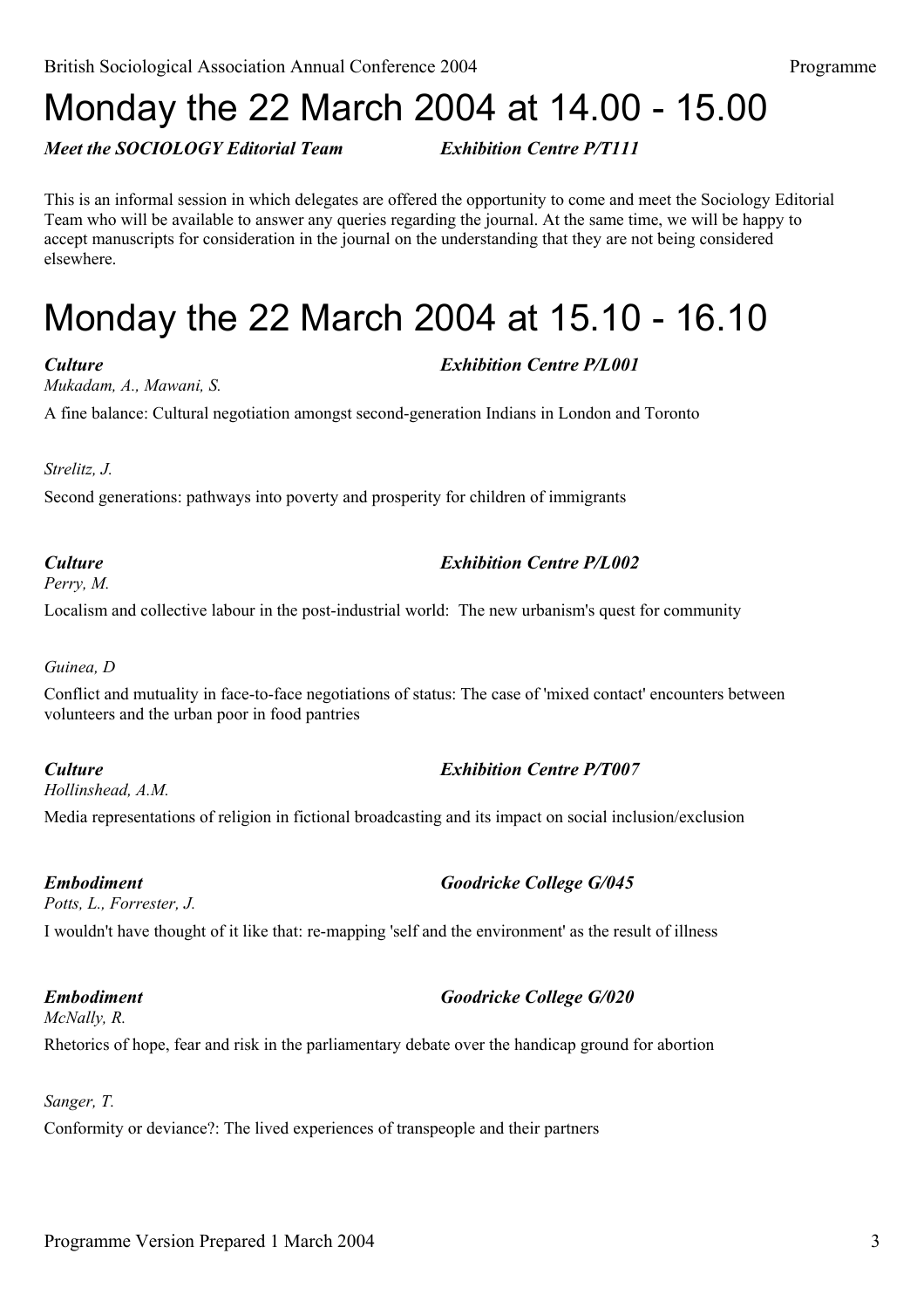British Sociological Association Annual Conference 2004 Programme Monday the 22 March 2004 at 15.10 - 16.10

### *Embodiment Goodricke College G/010*

*Will, C.*

People, patients, subjects? A psychoanalytic observation method in a clinical research setting.

*Intimacy Goodricke College G/001 Foster, L.* Gender, pensions and the life course

*Intimacy Goodricke College G/002 Hazleden, R.*

Aliens and bubble-wrap: Relationship manuals and gender roles

*Roseneil, S.*

Ambivalent affectivities: Angel's "arrangement" and a psychosocial lens on the (postmodern) condition of personal life

*Politics responsibility and risk Goodricke College G/013 Klein, R.A.*

The politics of environmental activism: A case study of the cruise industry and the environmental movement

*Toke, D.* Wind power and the middle classes

*Social Theory Exhibition Centre P/L005 Marshall, B.L., Witz, A.* Whose modernity? Masculinity, modernity and the social

### *Rafanell, I.*

Who is afraid of Judith Butler?: Social structures as a discursive construction and the objectivism of the performative

*Social Theory Exhibition Centre P/L006 Lang, I., Vogel, A.* Ceremony and citation - scholarly networks of the new institutionalism 1977-2002

*Donovan, C.A., Halsey A.H.* The history of British sociology: Deconstructing the Americanisation thesis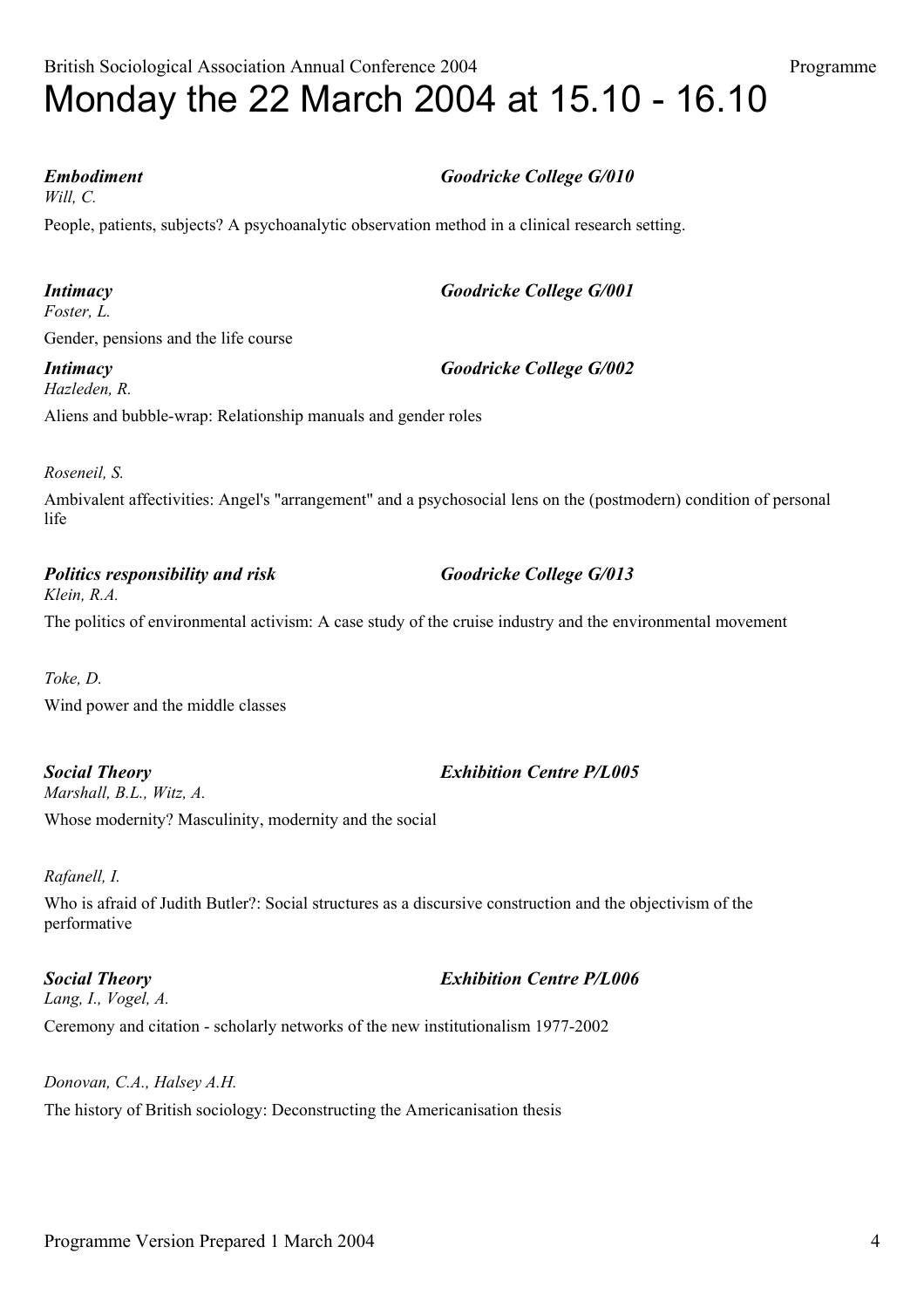## British Sociological Association Annual Conference 2004 Programme Monday the 22 March 2004 at 15.10 - 16.10

### *Meet the SOCIOLOGY Editorial Team Exhibition Centre P/T111*

This is an informal session in which delegates are offered the opportunity to come and meet the Sociology Editorial Team who will be available to answer any queries regarding the journal. At the same time, we will be happy to accept manuscripts for consideration in the journal on the understanding that they are not being considered elsewhere.

## Monday the 22 March 2004 at 16.20 - 17.20

*Culture Exhibition Centre P/L001 O'Neill, M., Holdaway, S.* Examining Window Dressing: The views of Black Police Associations on recruitment and training

*McDonald, K.*

Oneself as another: From social movement to experience movement

## *Culture Exhibition Centre P/T007*

*Li, S.* 'Doing criticism in symbiotic niceness

*Embodiment Goodricke College G/045 Glasner, P., McNally, R.*

Beyond genomics: Post-genomics, proteomics and the other 'omics'

*Hall, E.* Geneticising coronary heart disease: Making new knowledges of causation and treatment

*Embodiment Goodricke College G/020 Hockey, J., Robinson, V., Meah, A.* From disordered bodies to unruly emotions? Heterosexual practices across the twentieth century

### *Moon, L.*

The heterosexualisation of emotion: Sexual scripts and feeling frames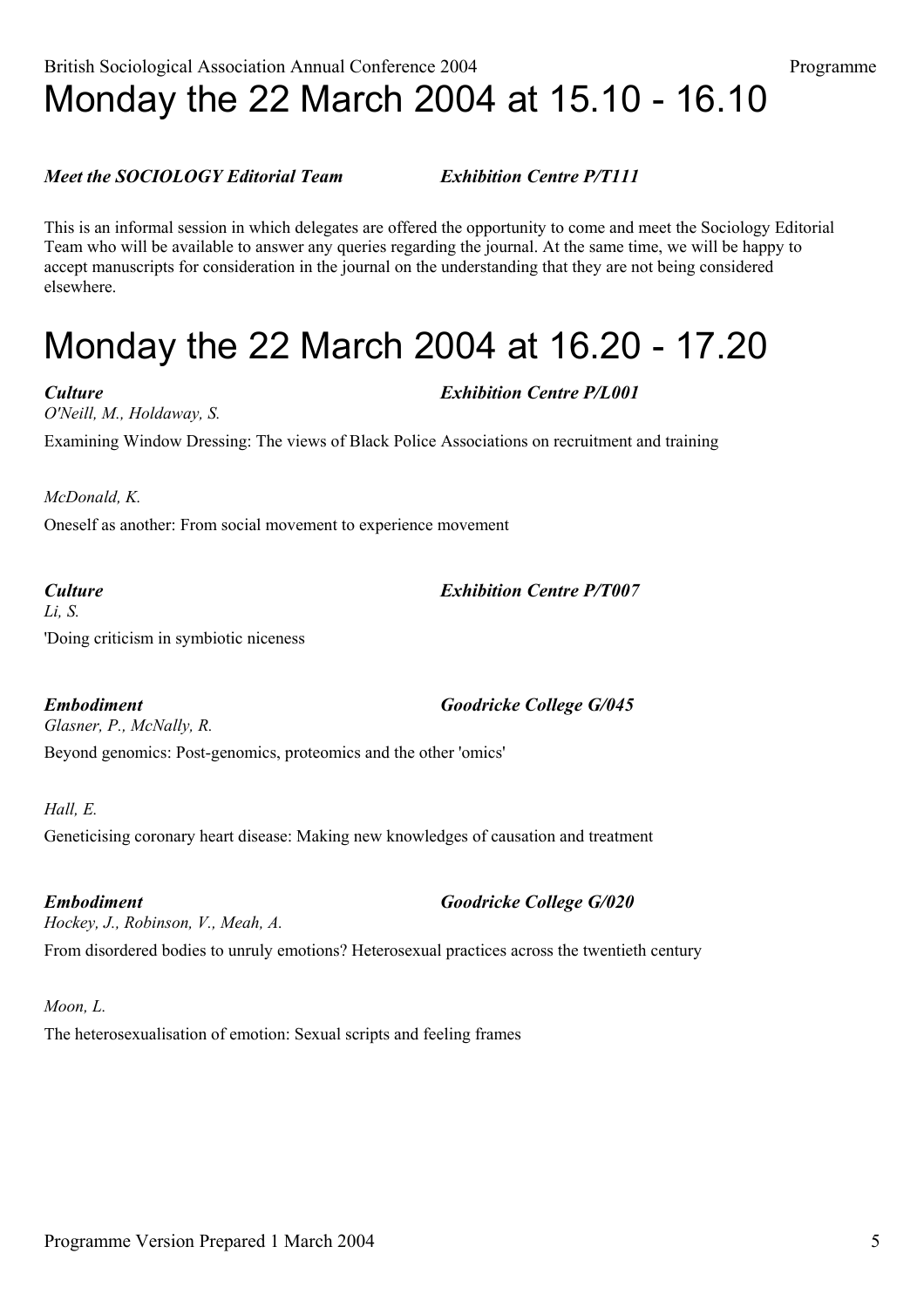## British Sociological Association Annual Conference 2004 Programme Monday the 22 March 2004 at 16.20 - 17.20

*Intimacy Goodricke College G/002 Cockerham, W., Hinote, B., Abbott, P., Haerpfer, C.* Stress, gender, and health lifestyles in the commonwealth of independent states

*Dilks, H.M.*

Parallel worlds: The experience of anxiety and 'putting one over' in the shopfitting industry

*Intimacy Goodricke College G/010 Hardey, M.* The possibility of romance in a time of anxiety, discontent and insecurity

*Rose, M., Banovcova, L.*

Work orientation as life-style prophylactic: How far can prioritising career pursuit offset workaholic hours and singleton stress?

## Monday the 22 March 2004 at 16.20 - 17.20

*Politics responsibility and risk Goodricke College G/013 Khater, L.K.* 'The exclusion of Palestinian youth from a normal education process'

*Politics responsibility and risk Exhibition Centre P/X001*

*Burnett, J.* Remembering politics: The problem of politics past and present for a generation of 'Thirtysomethings'

*O'Toole, T., Marsh, D., Jones, S.* Explaining non-participation: Towards an understanding of young people's politics

*Social Theory Exhibition Centre P/L005 Morgan, C.A.* The challenge of disorder: What can sociologists learn from International Relations?

*Social Theory Exhibition Centre P/L006 Brown, M.* Sociological theory and the question of God's existence: The challenge of Martin Buber to sociological theory

*McLennan, G.* Sociologists in/on 'Knowledge Society'

Programme Version Prepared 1 March 2004 6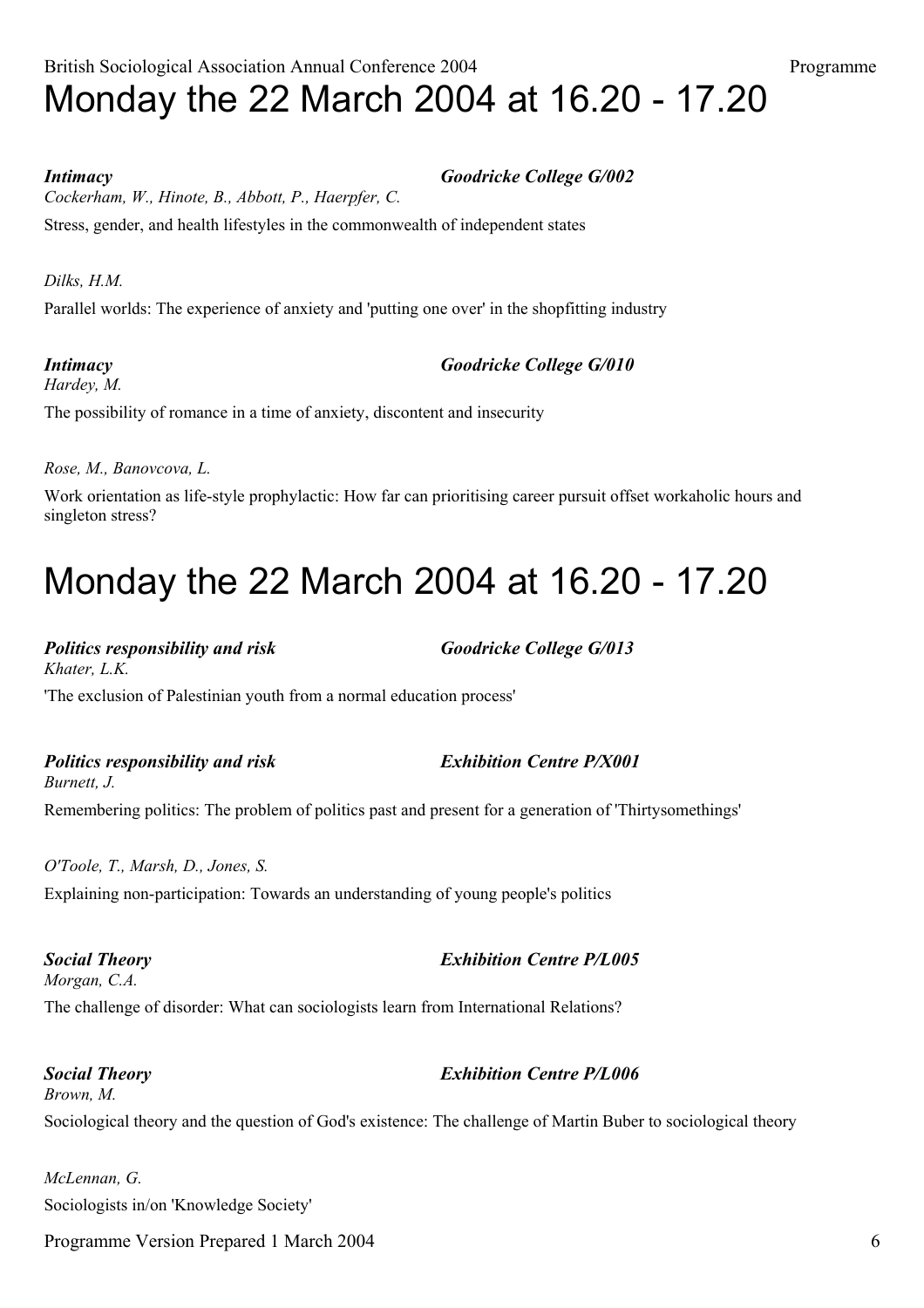### *Postgraduate and Researcher Workshop (1 of 3) Exhibition Centre P/T111 Roundtable Discussion: 'Hints and Tips on Presentations and Publishing'*

This interactive session will provide an opportunity for current postgraduates to share experiencing of presenting their work at conferences. First time presenters will be able to obtain advice and knowledge from the old timers! We will also be joined by Abby Day, author of 'How to Get Research Published in Journals'. Abby will be providing some hints and tips to postgraduates wishing to go down this route.

## Monday the 22 March 2004 at 17.30 - 19.00

*Scott, S.*

*Plenary Session Exhibition Centre P/X001*

Sexuality, Anxiety and the Challenge to Sociology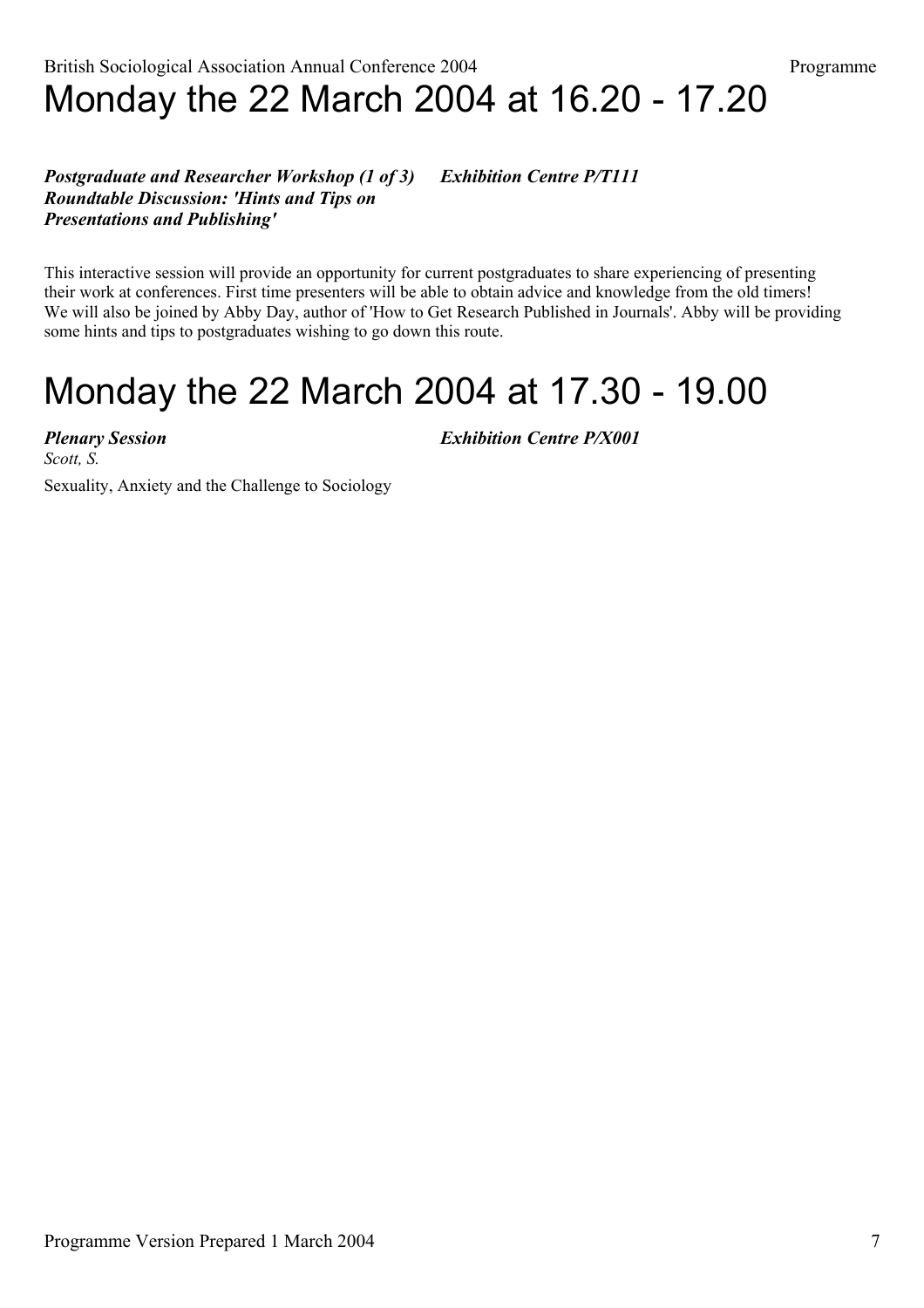# Tuesday the 23 March 2004 at 09.00 - 10.00

## *Culture Exhibition Centre P/L001*

*Lucey, H., Edwards, R.* Identity tensions: Culture, conflict and anxiety in the everyday lives of siblings

### *Merryweather, D.*

Youth in the 'risk society': Discursive strategies in conflict-resolution and identity (re)construction in the context of late-modernity

### *Culture Exhibition Centre P/L002*

*Gane, N.* Towards a new sociology of power: Placing digital technologies in question

*Kirkhope, J., David, M.* New digital technologies, Music and intellectual property

## *Land, V.*

*Culture Exhibition Centre P/T007*

Managing a lesbian identity: A conversation-analysis of lesbian talk-in-interaction

*Shaw, R., Kitzinger, C.* Emotion work in action: Praising callers on a 'home birth' help line

*Embodiment Goodricke College G/045 Paechter, C.* Power, knowledge and embodiment in communities of sex/gender practice

*Theodosius, C.* Expressions of the embodied self in emotional labour

*Embodiment Goodricke College G/020 Webster, A., Brown, N.* New medical technologies and identities: Reordering the body in time and space

*Scourfield, J.B.* Suicidal masculinities

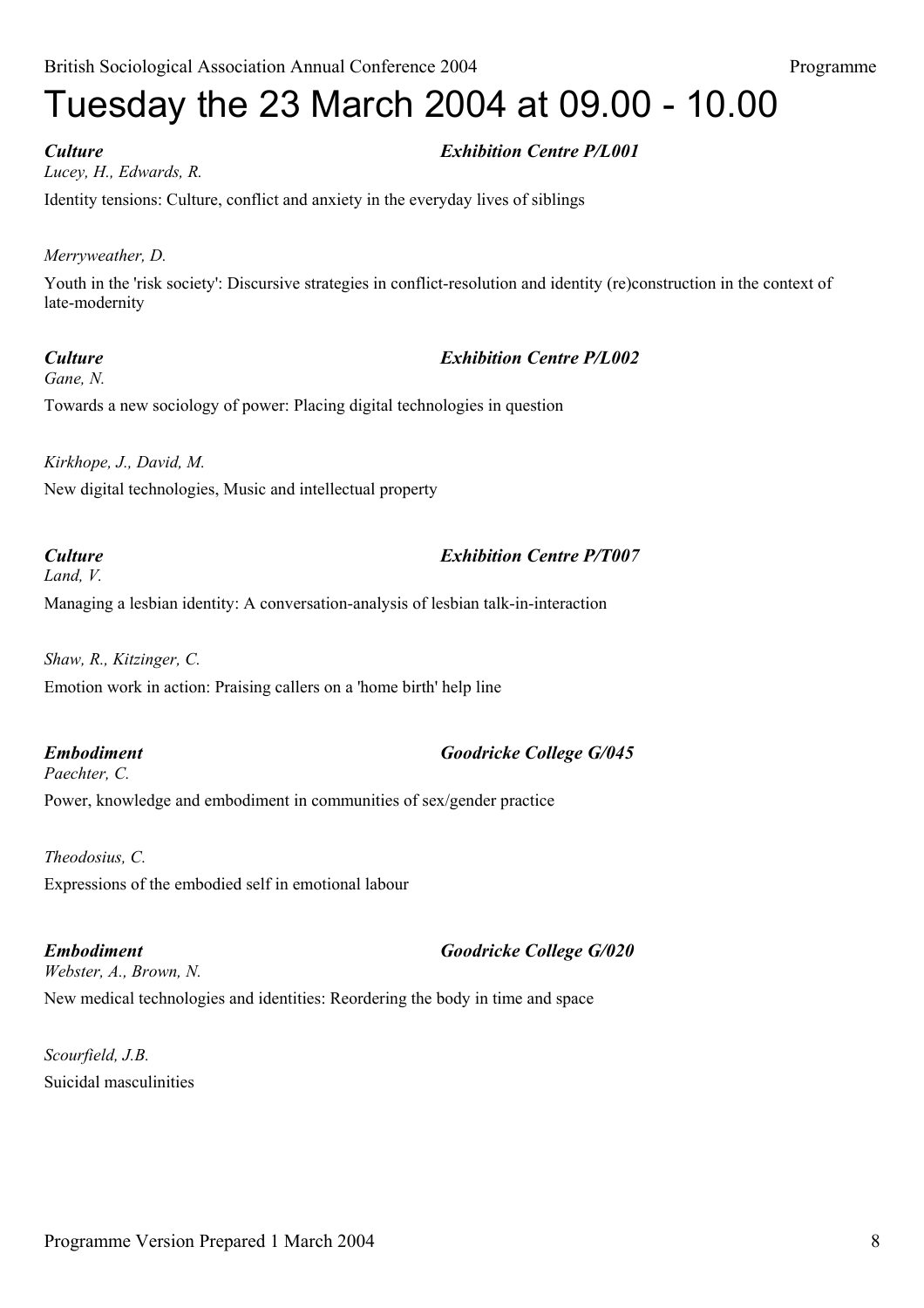# Tuesday the 23 March 2004 at 09.00 - 10.00

*Brooks, A.*

*Intimacy Goodricke College G/001*

Intimacy, work and family life in Chinese diasporic communities

## *Khattab, N.*

Economic activity and unemployment amongst Pakistani and Bangladeshi women in Great Britain and Muslim women in Israel

## *Intimacy Goodricke College G/010*

*Dench, S., Hill, D.*

Encouraging teenage parents to learn: Findings from an evaluation of childcare support funding

### *Liu, H.Y.*

Compliance, obedience, and resistance: Understanding the relationships between adolescents, parents and professionals in Taiwan

*Politics responsibility and risk Goodricke College G/013*

*Woodiwiss, J.* Politics, responsibility and childhood sexual abuse

## *Marinetto, M.*

Explaining another child protection disaster: The Laming inquiry, street level (in)action and the denial of suffering

*Politics responsibility and risk Exhibition Centre P/X001 Clark, D.*

Sites of memory or aids to multiculturalism? Conflicting uses of Jewish heritage sites.

*Knops, A.* Difference, dialogue and dissent: Outline of a critical model of political exchange

*Social Theory Exhibition Centre P/L005 Bowden, G.* The failure of environmental sociology

*Ibrahim, Y.*

Conflict and discontent with neo-liberalism: The rise of the anti-globalisation movement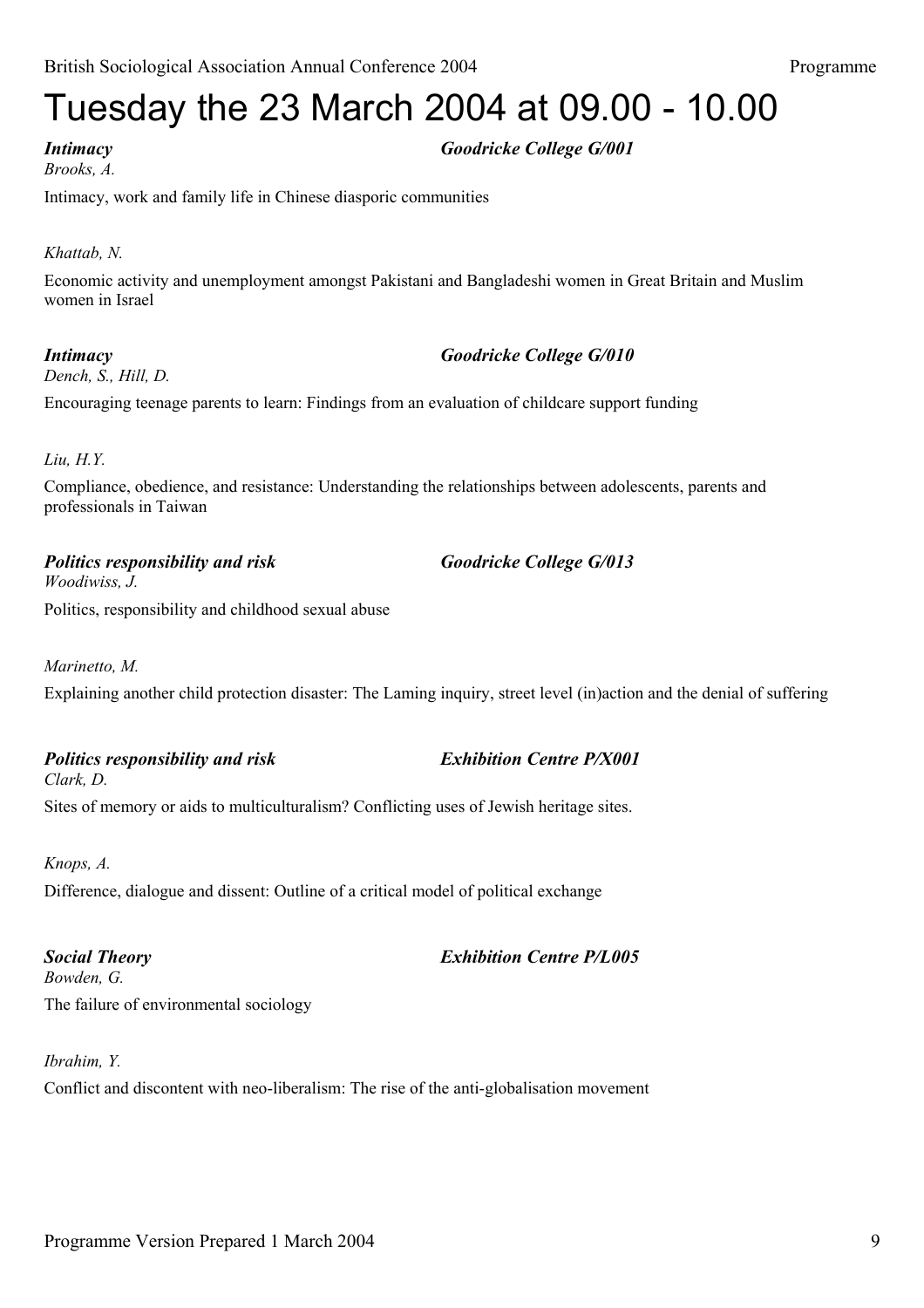*Schweber, L.*

What counts as theory: American sociology and the quantitative turn

## *Meet the SOCIOLOGY Editorial Team Exhibition Centre P/T111*

This is an informal session in which delegates are offered the opportunity to come and meet the Sociology Editorial Team who will be available to answer any queries regarding the journal. At the same time, we will be happy to accept manuscripts for consideration in the journal on the understanding that they are not being considered elsewhere.

## Tuesday the 23 March 2004 at 10.30 - 11.30

*Boden, S., Edwards, T., Pilcher, J., Pole, C.*

'Another day, another demand': How parents and children negotiate consumption matters

*Olsen, W.K., Southerton, D., Warde, A., Cheng, S.*

Convergence and divergence in UK practices of consumption: Analysis of the diffusion of consumer culture using time-use data 1975-2001

### *Embodiment Goodricke College G/045*

*Inckle, K.* Skin deep? women, body-marking, femininity and theory

*Oerton, S.*

Illicit not illegal: Sex in professional and trust relationships

*Armstrong, N.* 'I'd be absolutely amazed if I got it': How women discuss their risk of developing cervical cancer

## *Marshall, B.L.*

Climacteric redux? Medicalizing the 'male menopause'

*Intimacy Goodricke College G/001 Grundy, S.* Young adults' place identities - 'Home is where my friends and family are'

## *Culture Exhibition Centre P/T007*

## *Embodiment Goodricke College G/020*

## *Social Theory Exhibition Centre P/L006*

*Culture Exhibition Centre P/L001*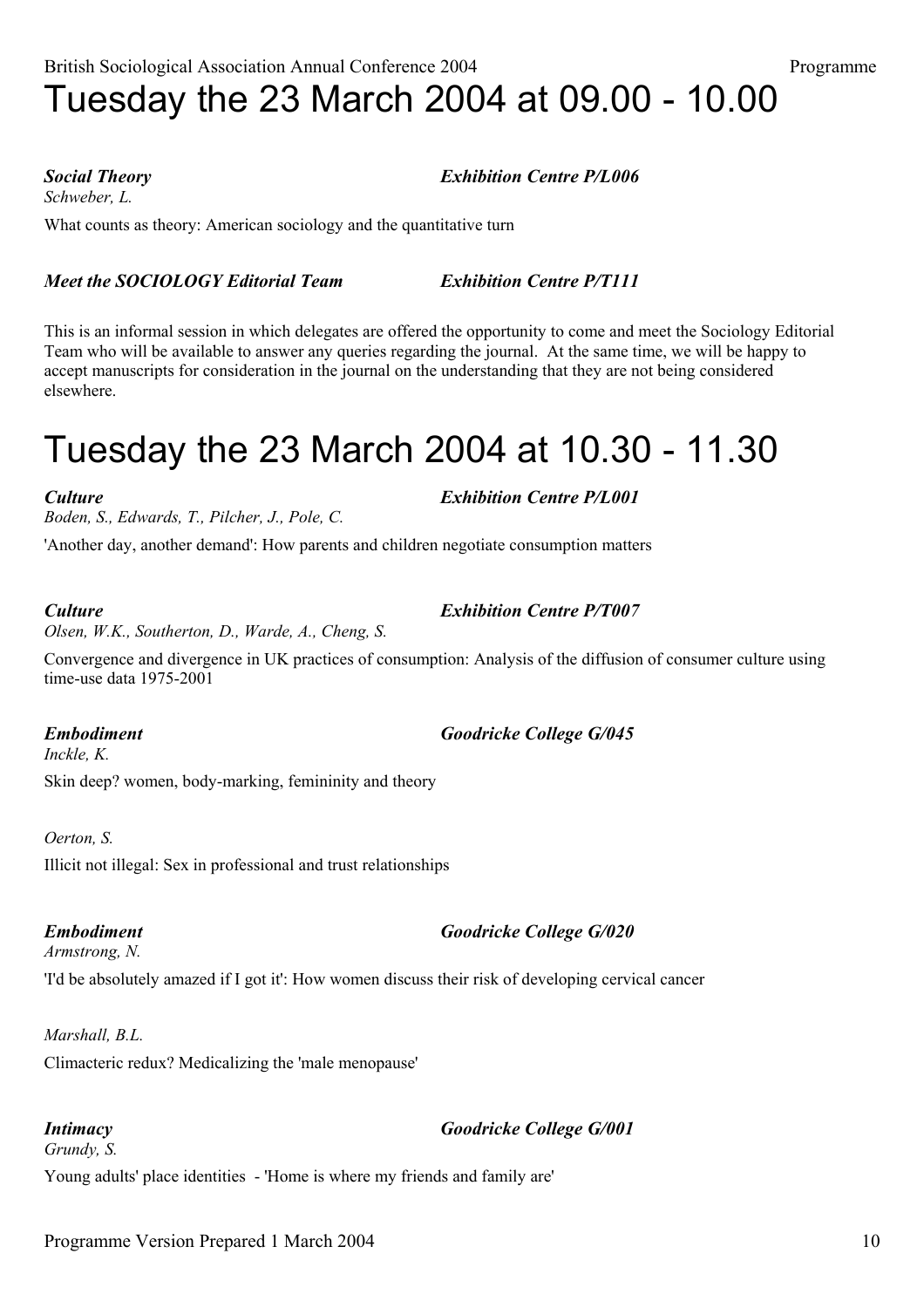## British Sociological Association Annual Conference 2004 Programme Tuesday the 23 March 2004 at 10.30 - 11.30

*Intimacy Goodricke College G/002 Southerton, D., Hand, M., Shove, E., Warde, A.* Re-ordering domestic space(s): Constructing normality in narratives of extension

*Marten, L., Scott, S., Watson, M.* Getting under the kitchen sink. Anxiety, trust and routine in the consumption of cleaning products

*Intimacy Goodricke College G/010 Waldron, C.* Women interviewing men: 'The art of "research aikido?"

*Wilkinson, K.* The challenges of data collection: Women's magazines and their editors, textual analysis and interviewing

*Politics responsibility and risk Goodricke College G/013 Parent, D., Byrne, D.* Social exclusion in NAFTA

*Timms, J.* Corporate citizenship: A social role for business in a globalising world?

*Politics responsibility and risk Exhibition Centre P/X001 Lindley, J.K., Dale, A., Dex, S.* Ethnic differences in patterns of employment and unemployment: Gender and generational change

*Social Theory Exhibition Centre P/L005 Kemp, S.* Critiquing the structure/agency divide: A post-positivist approach

*Demir, I.* Incommensurability in Thomas Kuhn and Alasdair MacIntyre's works

### *Social Theory Exhibition Centre P/L006*

*Roginsky, S.* The voluntary sector in comparative perspective: A socially constructed view of the sector

*Holz, E.* Poverty in everyday life, results of the German time use surveys (ZBE, TUS, HETUS)

Programme Version Prepared 1 March 2004 11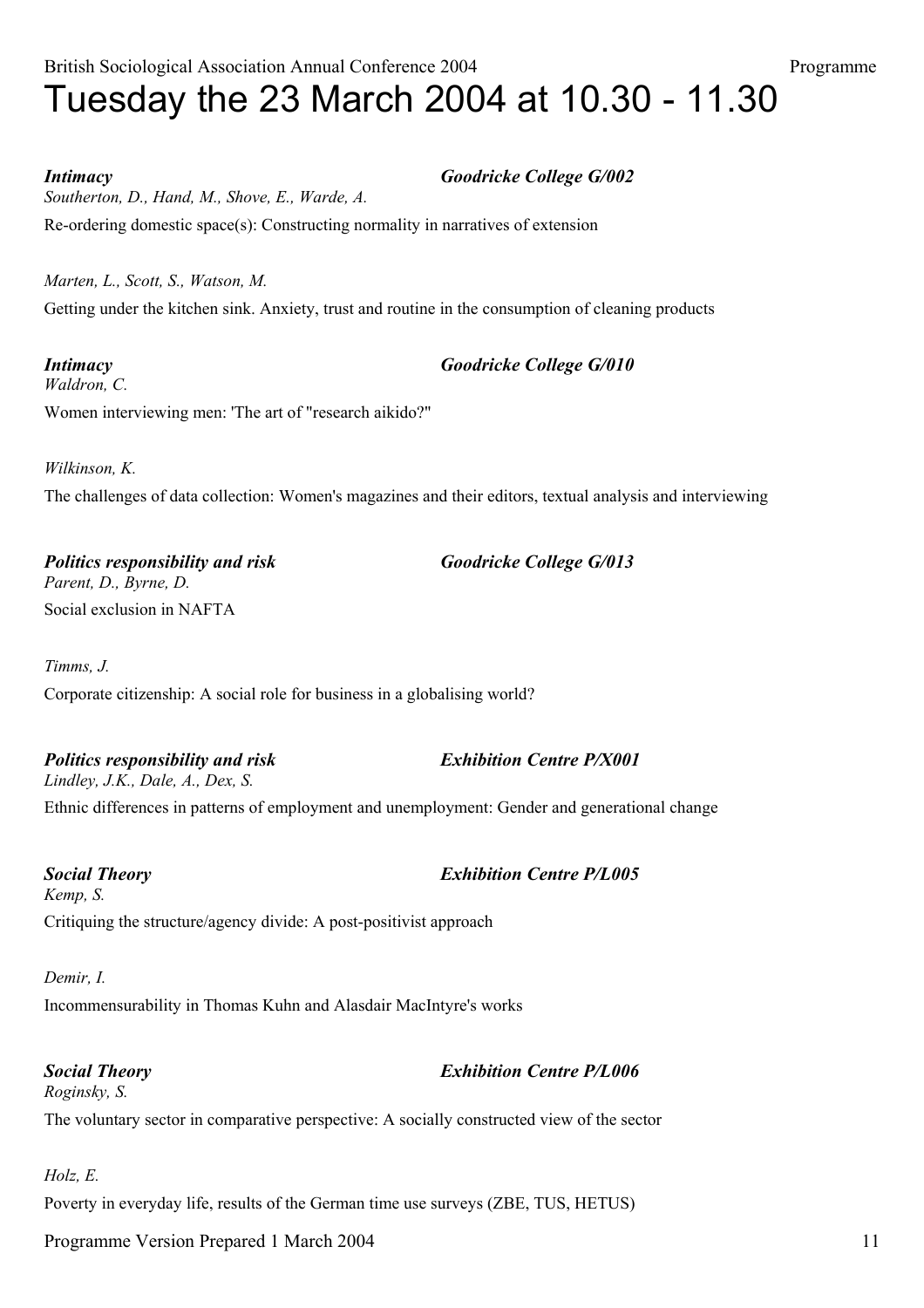# Tuesday the 23 March 2004 at 11.40 - 12.40

*Culture Exhibition Centre P/L001 Canniford, R., Layne, N.* Riding the storm: Social capital in surf culture

*Horton, D.* The bicycle's place in contemporary environmentalism

## *Culture Exhibition Centre P/L002*

*Hope, A.*

Risk, the internet and education: Case studies of the dangers arising from 'net' use in UK schools

*Chen, H-J.*

A new challenge to school-based management: Parental participation in school decision-making

*Wray, S., Deery, R.* 'Fatness' as an embodied expression of oppression in the health care setting

*Ward, K.J.*

'I love you to the bones': The 'pro-ana' underground as an 'anti-medical' model of anorexia

*Embodiment Goodricke College G/020 Lewis, L.* User involvement in mental health services: A reflexive account of a research study

*Intimacy Goodricke College G/001 Abbott, P., Wallace, C.* Surviving the transition: Living conditions, lifestyle and health in post-soviet societies

## *Liu, J.*

Gender differences within the danwei system: Intimacy, women's work and family life in urban China

*Embodiment Goodricke College G/045*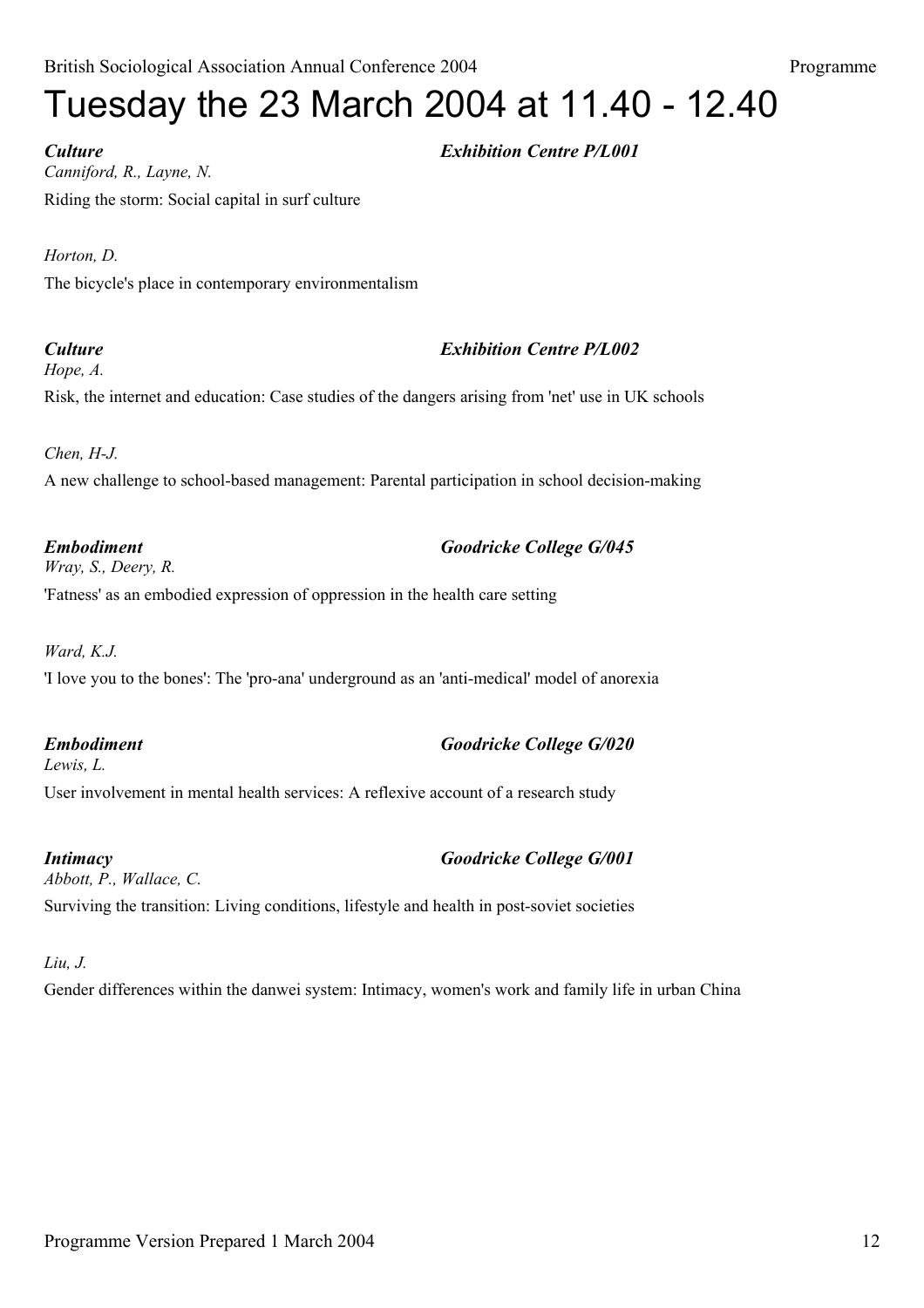## Tuesday the 23 March 2004 at 11.40 - 12.40

*Intimacy Goodricke College G/002 Gabb, J.* Behind closed doors: Intimacy and sexuality in 'non-abusive' families

*Innes, S., McKie, L.* "Doing what is right": Disciplining intimacy, work and family life, Glasgow, 1945-1960

*Intimacy Goodricke College G/010 Fewtrell, F.A.* Dealing with conflict, anxiety and discontent within enduring relationships

*Mauthner, M., Hadfield, L., Edwards, R.* Status and ambivalence in children's sibling relationships

*Politics responsibility and risk Goodricke College G/013 Toke, D., Marsh, D.* The media and GM food

*Mekelberg, D.* Global media and environmental expressions: A comparative research

## *Meet the SOCIOLOGY Editorial Team Exhibition Centre P/T111*

This is an informal session in which delegates are offered the opportunity to come and meet the Sociology Editorial Team who will be available to answer any queries regarding the journal. At the same time, we will be happy to accept manuscripts for consideration in the journal on the understanding that they are not being considered elsewhere.

## Tuesday the 23 March 2004 at 11.40 - 12.40

*Social Theory Round table: Sociologists and their Exhibition Centre P/L005 audiences*

Participants: Dr Graham Crow (Southampton), Prof John Holmwood (Sussex), Prof Gregor McLennan (Bristol), Prof Larry Ray (Kent), Dr Kate Reed (Kent/Sheffield)

## Tuesday the 23 March 2004 at 12.30 - 14.00

*Study Group Convenors Lunch [Closed Meeting] Goodricke College G/SCR*

A closed meeting of the BSA Study Group Convenors Programme Version Prepared 1 March 2004 13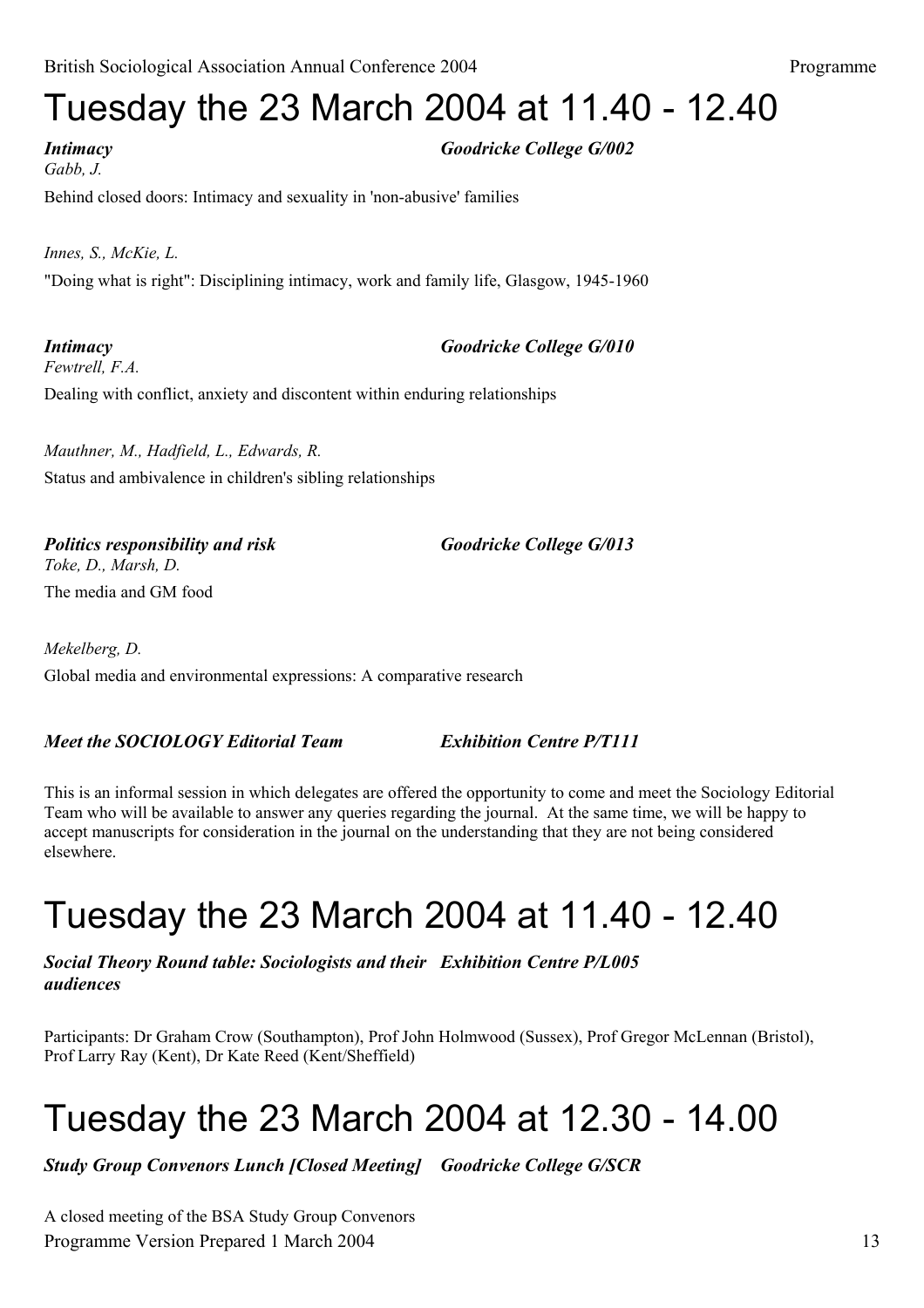## Tuesday the 23 March 2004 at 12.30 - 13.00

*BSA/HODs Council Meeting [Closed Meeting] Goodricke College G/JCR*

A closed meeting of the British Sociological Association Executive and the Heads of Departments of Sociology Council Executive

## Tuesday the 23 March 2004 at 13.00 - 14.00

*HODs Council Meeting [Closed Meeting] Goodricke College G/JCR*

A closed meeting of the Heads of Departments of Sociology Council. The Council represents the Departments of Sociology in the Universities of England, Northern Ireland, Scotland and Wales

## Tuesday the 23 March 2004 at 14.05 - 14.35

*BSA Philip Abrams Memorial Prize Nominees Displayed in Exhibition Centre*

Meet the shortlisted nominees

*Posters Session Displayed in Exhibition Centre*

*Grochowski, J., Karraker, M.W.*

Creating compelling conversation: Promising tool for working through family conflict and discontent

*Higgins, V., Wathan, J., Dale, A., Corti, L.* The new UK economic and social data service: Using social science data in research and teaching

*Kaneko, M.* Policy impact on physician's geographical distribution in Japan

*Karraker, M.W., Grochowski, J.R.* Postmodernism, globalization and resiliency: Risk, policy and futures for families

*Knight, D.E.*

Housing tenure as a source of anxiety: Why it requires an effort of resistance for private tenants to regard their consumption of housing as 'normal'

*Lee, T.*

The conspillover effects of restoration projects on its surrounding area, viewing from its commodification process and communication structure

*Marshall, H.*

Researching the field of global education: Issues of power and control

Programme Version Prepared 1 March 2004 14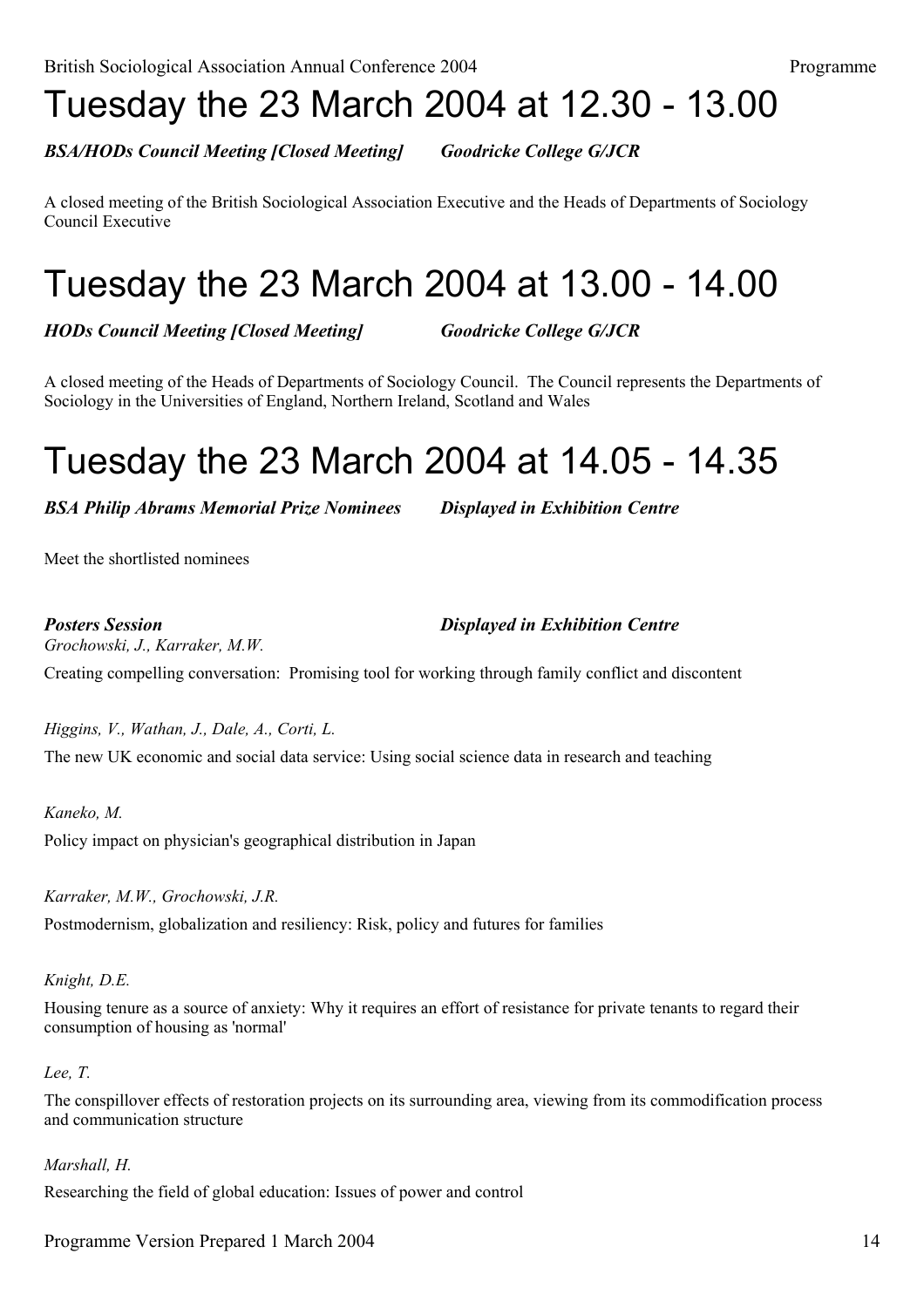## Tuesday the 23 March 2004 at 14.05 - 14.35

### *Robson, J.M.*

Reading between the lines: Victoria goes cybershopping

*West, A., Bloxham, S.* Playing the assessment game

### *Worley, C.*

Theorising community, ethnicity and gender in new labour's community cohesion policy agenda

## Tuesday the 23 March 2004 at 14.05 - 16.10

*Realism and Empirical Research*

*Exhibition Centre P/L001 Walby, S.* Complexity theory, realism and path dependency

*Uprichard, E.* Children as present and future agents: A realist perspective to children and childhood in changing places

*Byrne, D.* Researching Causality - Taking Realism into Policy - Focusing on the Case

**Convenor: Bob Carter**

# Tuesday the 23 March 2004 at 14.45 - 16.10

### *Consumption*

*Exhibition Centre P/L005*

Come along and meet the members and convenor of the Consumption Study Group. New members very welcome to join this informal social event.

**Convenor: Lydia Martens**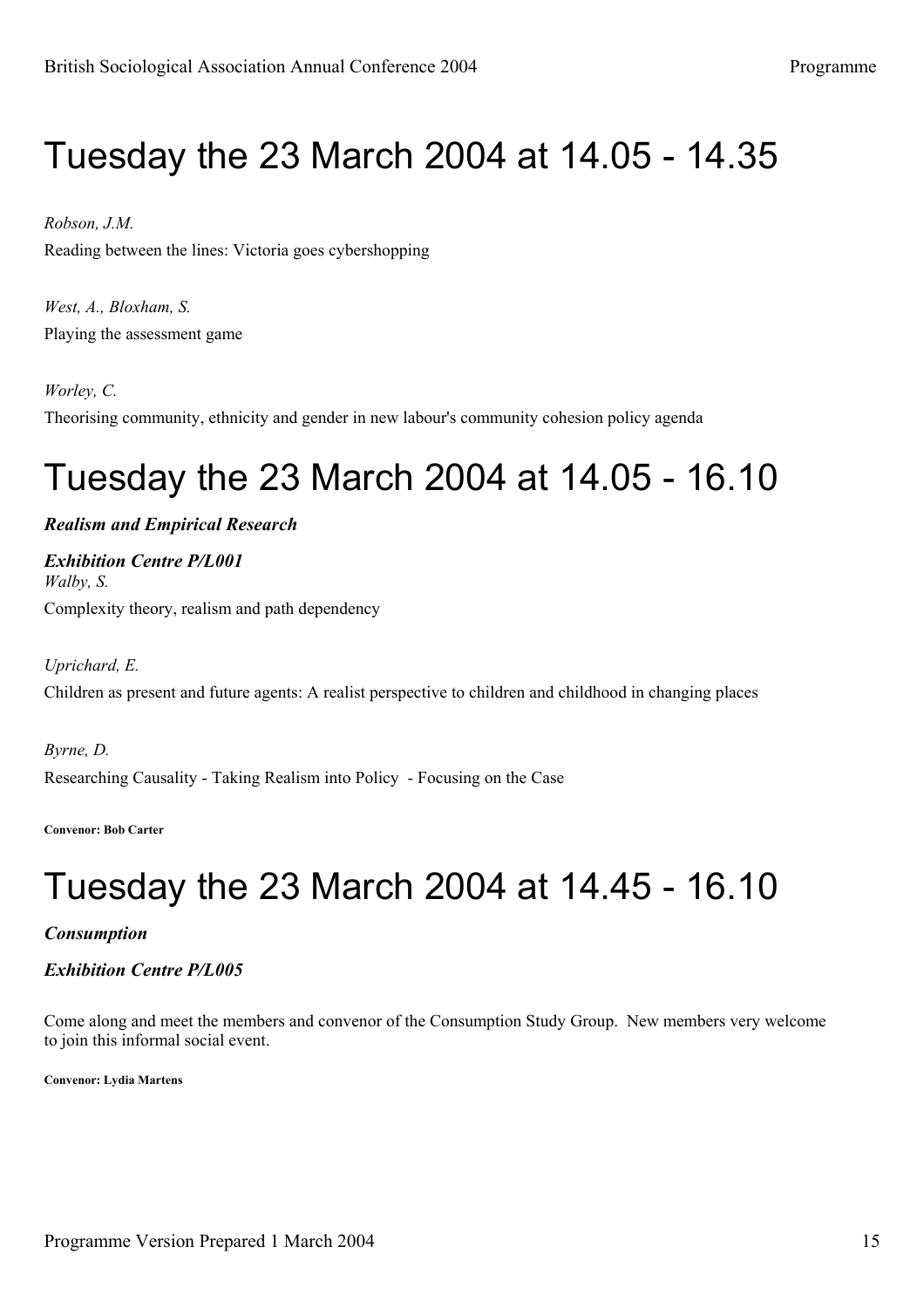## Tuesday the 23 March 2004 at 14.45 - 16.10

## *Family Studies Group*

### *Exhibition Centre P/L006*

This session will begin with the paper presentation 'Women in their fifties: Well-being, ageing and the anticipation of ageing', Linda McKie, Laura Airey, Kathyrn Milburn, Centre for Research on Families and Relationships, Scotland.

The paper presentation will be followed by the groups' business meeting, which will include discussion of a two-day conference at Keele University in January 2005. New members very welcome.

**Convenors: Lynn Jamieson and Jane Ribbens-Mccarthy**

*Museums and Society Goodricke College G/010*

Come along and meet the members and convenors of the Museums and Society Group. New members are very welcome to join this informal social event and find out more about the group and the events planned for 2004/05. We are a relatively newly established study group whose aim is to provide a forum for the discussion of the museum as a site for sociological theorising and empirical research.

**Convenors: Gaynor Bagnall and Rhiannon Mason**

### *Risk and Society Round table: The Social Reality Exhibition Centre P/L002 of Risk*

Professor Peter Taylor-Gooby, University of Kent will present a paper 'The ESRC Priority Network - Social Contexts and Responses to Risk 2003-8'

Professor Hazell Kemshall and Dr Thilo Boeck, De Montfort University, will present a paper on some preliminary findings from work on 'Young People, Social Capital and the Negotiation of Risk'

**Convenor: Iain Wilkinson**

### *Sociology and Environment and Architecture Goodricke College G/001*

Come along and meet the members and convenor of the Sociology and Architecture and Environment Group. New members very welcome to join this informal social event.

**Convenor: Tim Brindley**

*Firmstone, J.*

*Sociology of Media Exhibition Centre P/T007*

'Britain in Europe': A comparative analysis of the British media agenda on Europe

*Price, S.* 'Modelling Social Relations'

Programme Version Prepared 1 March 2004 16 **Convenor: Sharon Lockyer**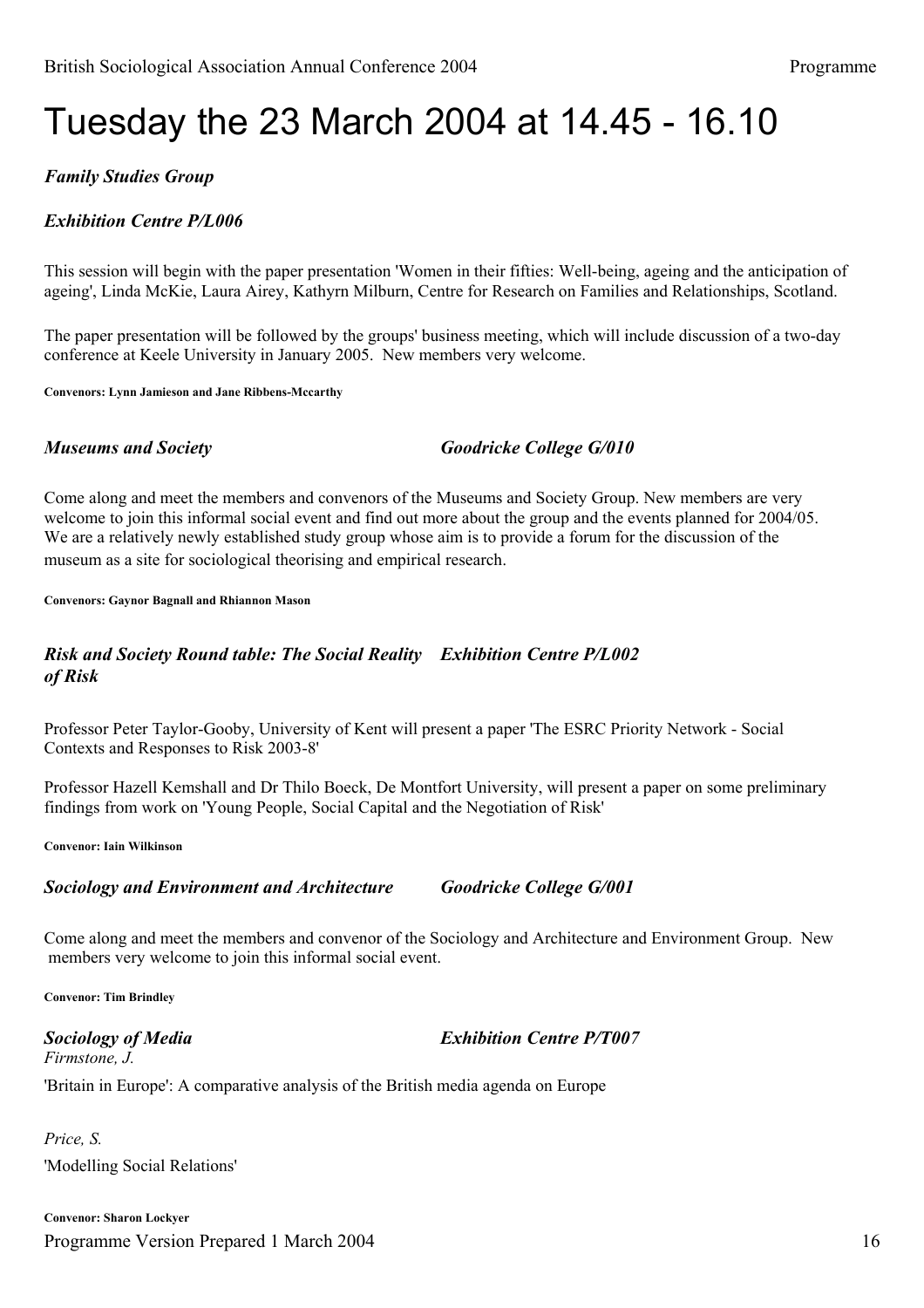## Tuesday the 23 March 2004 at 14.45 - 16.10

*Theory Study Group Goodricke College G/045*

Austin Harrington will present a paper 'Art and social theory: sociological arguments in aesthetics'

Alan Scott will present a paper 'Georg Simmel on Rembrandt and sociological aesthetics'

Ian Heywood will present a paper 'Reflexivity and aesthetics'

Alan How will present a paper on 'The Author The Text and The Canon: Hermeneutics and the Classic Text in Sociology'

**Convenors: Austin Harrington and Alan Scott**

*Work, Employment and Economic Life - Goodricke College G/020 'Gathering and Planning'*

This is the first meeting of this newly established study group. We invite you to join us for a chance to contribute to planning the activities of the study group over the next 2-3 years. Our ideas include a range of seminar days, a more formal session at the BSA conference in 2005 and strengthening our links with the Work Employment and Society journal and conference. We look forward to meeting you.

**Convenors: Colette Fagan, Tim Strangleman and Tracey Warren**

# Tuesday the 23 March 2004 at 16.20 - 17.20

*Loxley, A.*

### *Culture Exhibition Centre P/L001*

Crossing borders and mapping undiscovered Countries: Exploring disadvantaged mature students' experience of Irish university life through their voices and images

*Panay, A.*

Vanishing white Americans: The captivity narrative in American popular culture

*Smith, S.*

*Culture Exhibition Centre P/L002*

Reconfiguring the brand: Problematising dualities in an online community

### *Southerton, D.*

Cultural capital and experiences of time: The relationship between orientations towards social practices and temporalities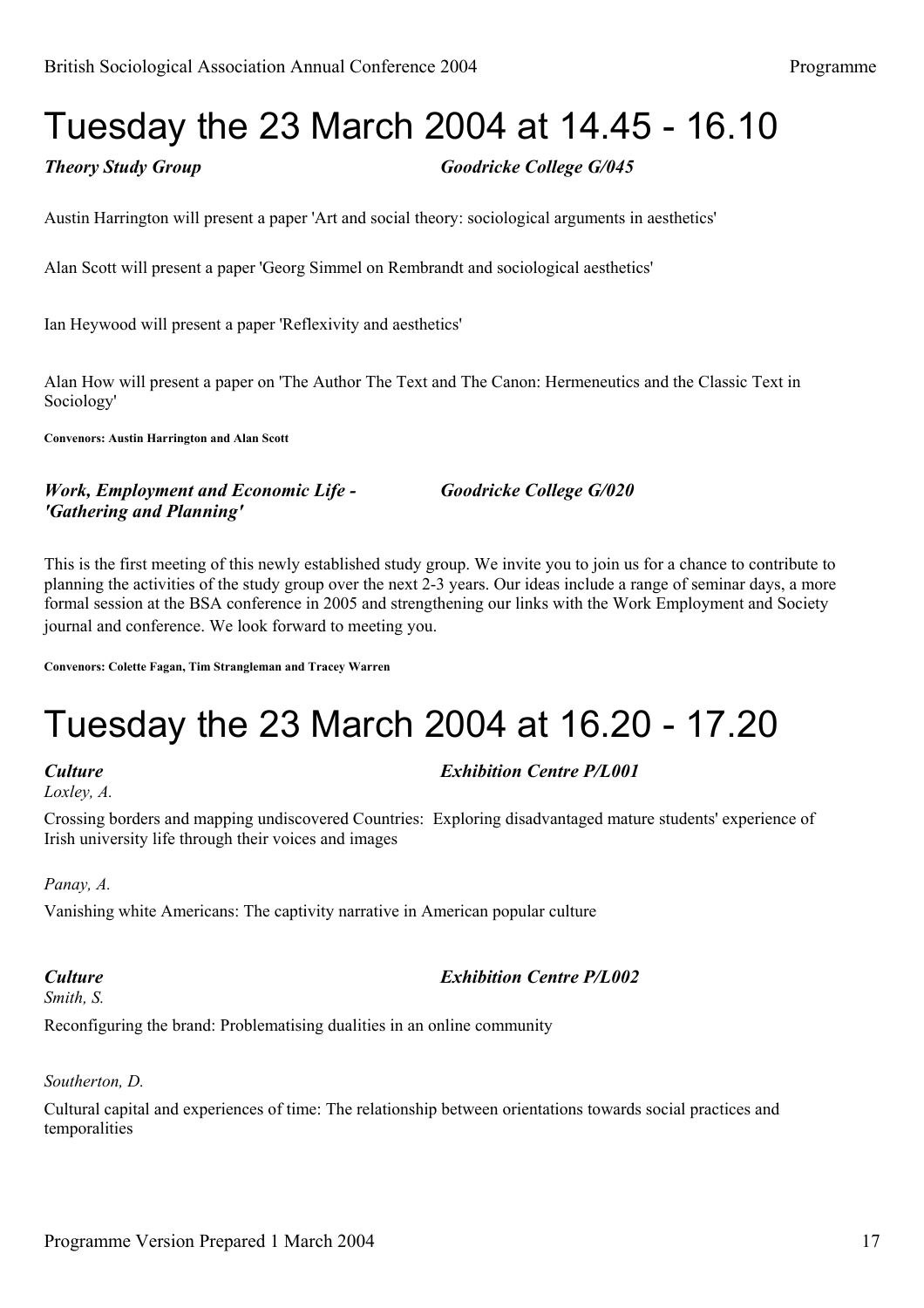*Culture Exhibition Centre P/T007 Simpson, V.L.* Social change in the gaming industry: A sociological investigation

*Embodiment Goodricke College G/045 Vrecko, S.* Governing disease, governing desire: Subjectivity and recovery in Alcoholics Anonymous

*Fernandez, J.* Patterns of use - an illustration of polarisation

*Embodiment Goodricke College G/020 Gorringe, H., Rafanell, I.* The embodiment of protest: Caste oppression and change

*Bowden, G.* Constructing colonialism: Graphic layout and design in the service of imperialism

*Intimacy Goodricke College G/002 Hourigan, C., Birrell, B., Rapson, V.* Out of work and out of love: It's getting lonely at the bottom

*Armstrong, J.E.* Classed and gendered 'flexibilities': Women's work over the life-course

*Intimacy Goodricke College G/010 Holland, S., Scourfield, J., O'Neill, S., Pithouse, A.* Family group conferences in child welfare: Democratisation, control and morality

*Ribbens McCarthy, J.* Independence and support: Who's autonomous and who's responsible?

*Politics responsibility and risk Goodricke College G/013 Kyriakides, C.* Third-way anti-racism in a devolved Scotland

*Hudson, A.* The rise and rise of Middle England

Programme Version Prepared 1 March 2004 18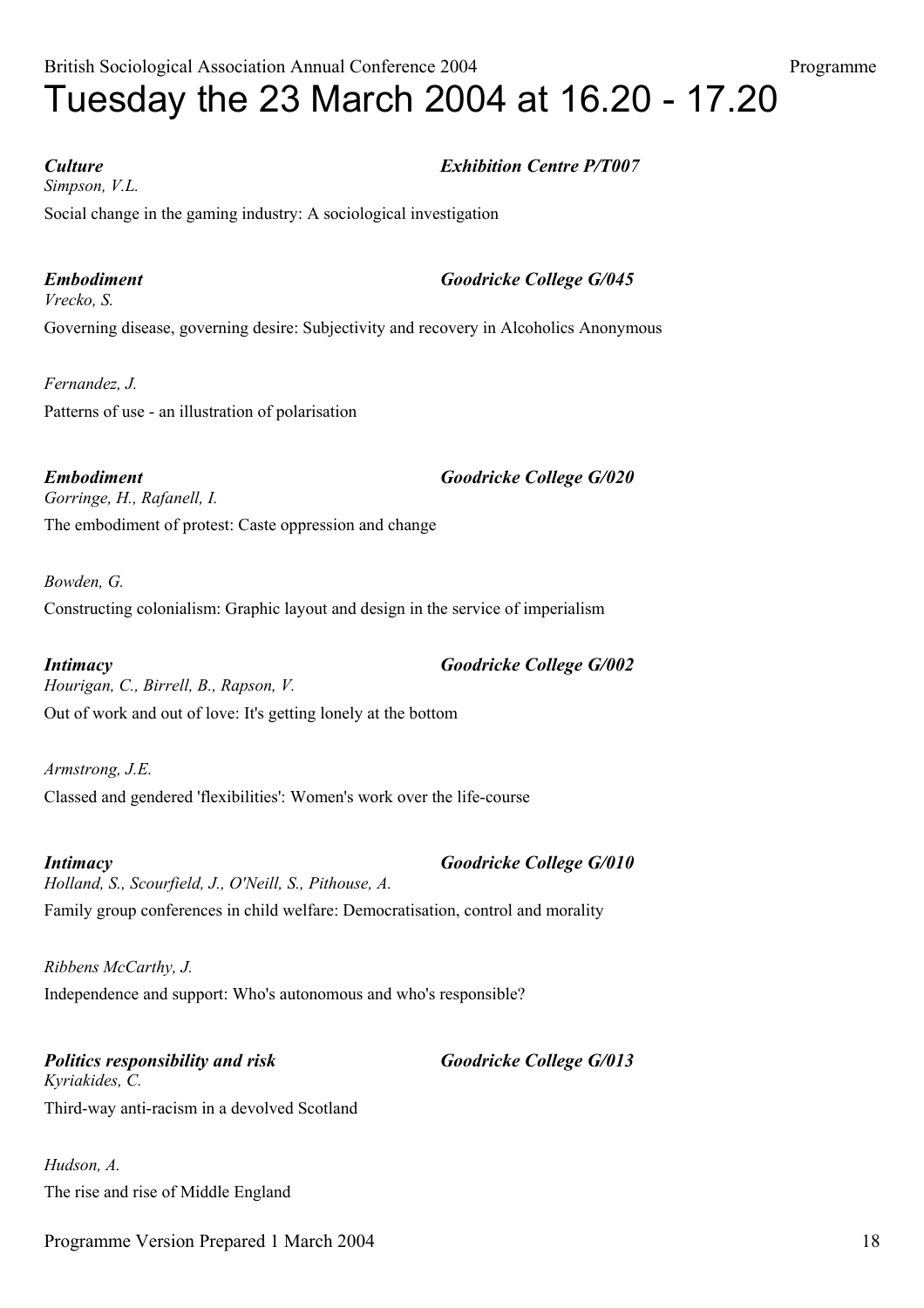*Prior, N.*

From distinction to distraction? Bourdieu and the trans-aesthetics of perception

*Woolley, R.* Re-reading Bourdieu: A relational conception of un/certainty

*Social Theory Exhibition Centre P/L006 Donovan, C.A.* 'Social science in the service of science and technology': A case of mistaken identity within national research policy

*Olsen, W.K., Morgan, J.* A critical epistemology of analytical statistics: Addressing the sceptical realist

*Social Theory Exhibition Centre P/X001 Klimova, S.* Meaningful conflict: A problem for understanding and explanation

*Payne, G.* Social dividing: Social divisions as processes and hierarchies

*Postgraduate and Researcher Workshop (2 of 3) Exhibition Centre P/T111 'Approaching the Viva'*

This session, hosted by Sue Scott and John Holmwood, will discuss relevant issues pertaining to the Viva ranging from the early preparation to the final result. They will be joined by Ailsa Hollinshead, who has recently been through the process and therefore can provide first-hand experience. There will also be an opportunity for participants to ask questions on this important issue.

## Tuesday the 23 March 2004 at 17.30 - 19.00

*The British Sociological Association Annual Exhibition Centre P/L001 General Meeting*

AGM guest speaker - Ivor Gaber, will give a talk on " Sociology meets the media: Unhappy bedfellows?"

## *Social Theory Exhibition Centre P/L005*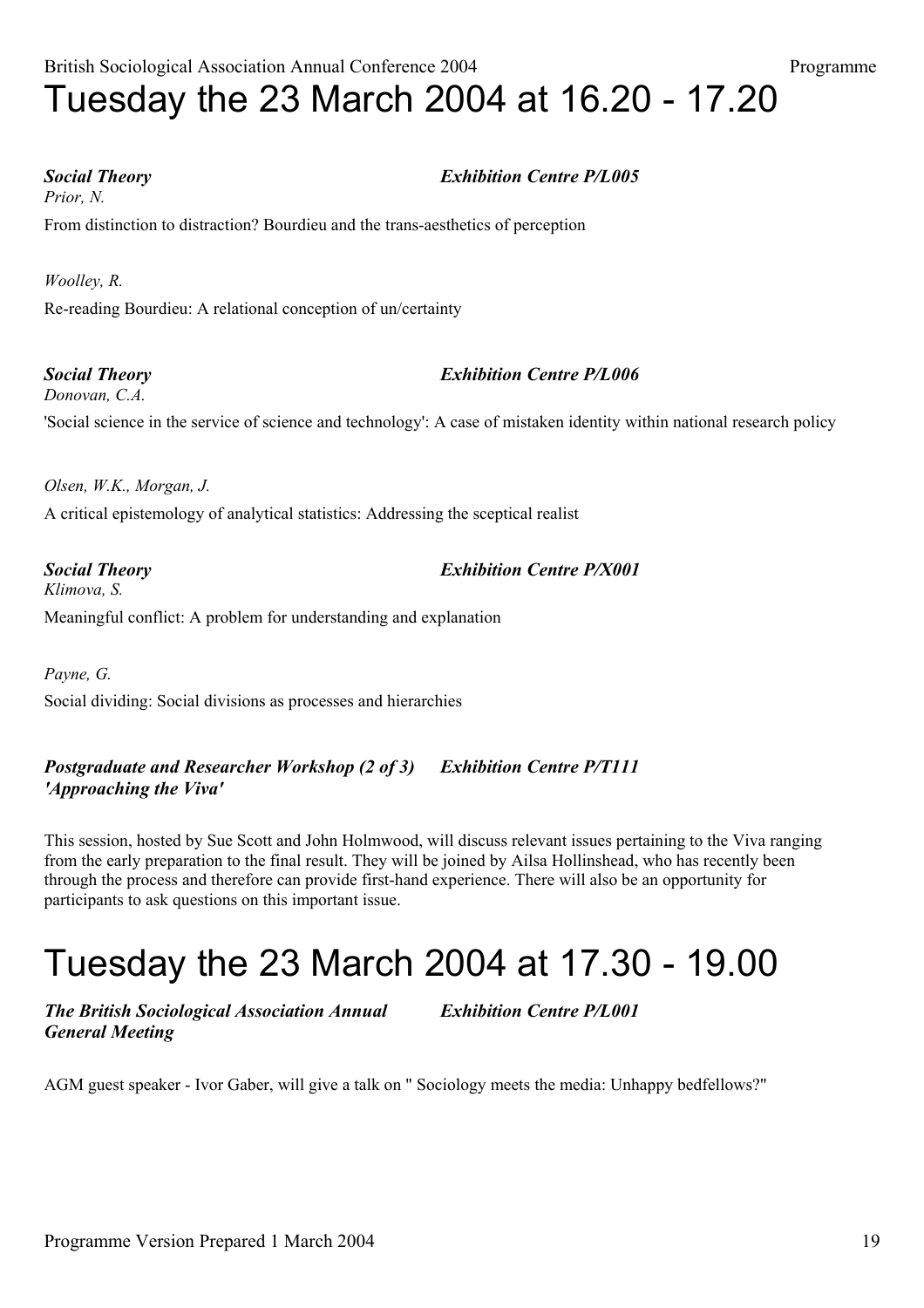### *Robinson, H.*

## *Culture Exhibition Centre P/L001*

The social organisation of water: Consumption, conservation and domestic practice

### *Haggett, C., Smith, J.L.*

'Tilting at windmills? Using discourse analysis to understand the attitude-behaviour gap in renewable energy conflicts'

### *Culture Exhibition Centre P/L002*

*Beer, D.* The scriptal spiral: Objectifying music in the digital age

*Sutherland, A.J.*

The aesthetic ambitions, performance and income experiences of international jazz and improvising musicians

## *Culture Exhibition Centre P/T007*

*Liddiard, M.*

'More sex please, we're British...': Museums and making histories of sexuality

*Kiwan, N.*

"Young French people of North-African origin and neighbourhood associations in stigmatised (sub)urban settings: Socio-cultural conflict or socio-cultural pragmatism?

*Walker, C.*

The everyday role of racism: The perspectives of young Asian women in Sheffield

## *Embodiment Goodricke College G/045*

*Skinner, D.* Finding a cure for racism: The strange case of Sociology, 'race' and biology

### *Wang, Y.H.*

The politics of ethnicalisation: Time, space and place

*Embodiment Goodricke College G/020*

## *Hogan, J.* Saving private lynch: Gender, race and national identity in cross-national perspective

## *Culture Exhibition Centre P/X001*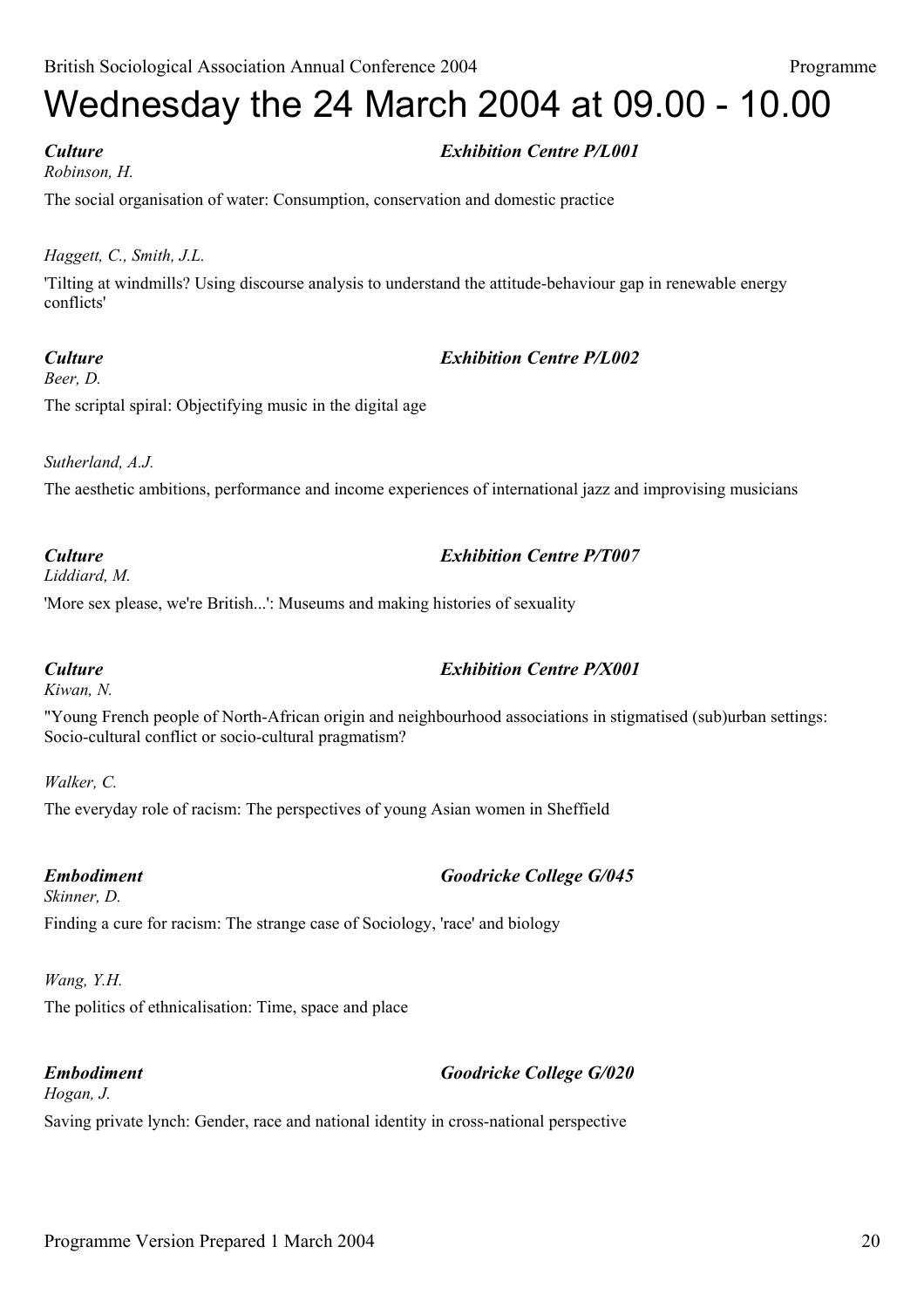## Wednesday the 24 March 2004 at 09.00 - 10.00

*Cambell-Barr, V.*

The push to get Britain working and what this means for family life

*Tanner, E.*

Mothers and workers: The importance of work conditions in the relationship between maternal employment and the parenting attitudes

*Intimacy Goodricke College G/002 Dermott, E.*

An exploration of the relationship between intimacy and time

*Macvarish, J.*

The new single woman: Contextualising individual choice

*Budgeon, S.*

Conflict, anxiety, discontent and single lifestyles: Life after coupledom

*Politics responsibility and risk Goodricke College G/013*

*Corbett, K., Othieno, G., Moran, R.* Exploring the challenges and responsibilities of mutual engagement within participatory action research

*Charles, V., Crow, G., Heath, S., Wiles, R.* Informed consent and the research process: Following rules or striking balances?

*Social Theory Exhibition Centre P/L005 Vail, J.* The dynamics of market imperialism

*Cruickshank, J.* Critical realism and the search for a post-disciplinary canon

*Teaching and Learning Exhibition Centre P/L006 Deem, R., Ozga, J., Parker, A.* Does sociology of education still belong to sociology? Challenges, dilemmas and conflicts

*Harley, K.S.J.* Programme Version Prepared 1 March 2004 21 Use of theory in sociology: The textbook version(s)

## *Intimacy Goodricke College G/001*

## *Intimacy Goodricke College G/010*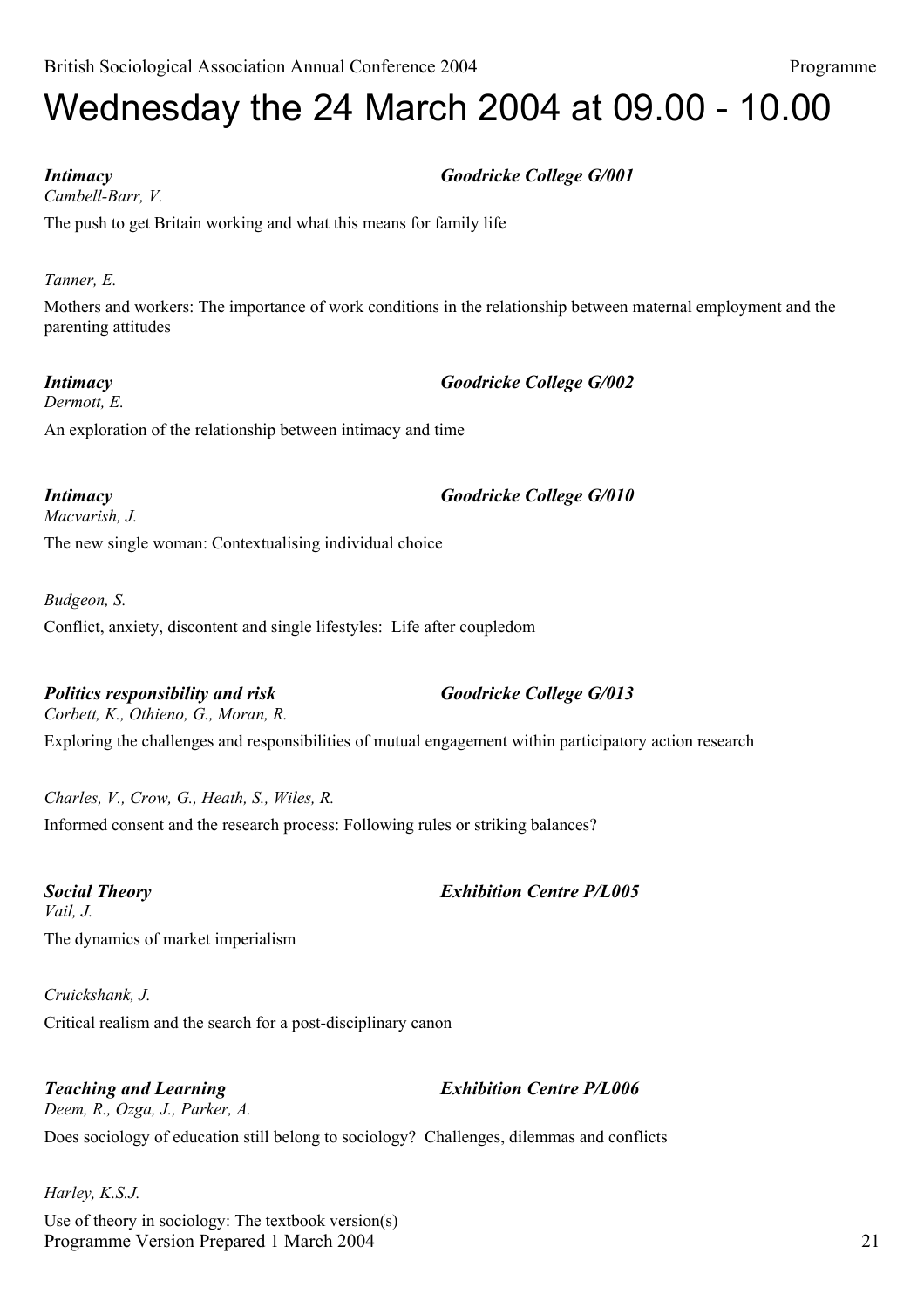# Wednesday the 24 March 2004 at 09.00 - 10.30

*BSA Executive Committee Meeting [Closed Meeting] Goodricke College G/SCR*

## Wednesday the 24 March 2004 at 10.30 - 11.30

*Culture Exhibition Centre P/L001*

*Truninger, M.*

Organic food practices and everyday life: Meanings and justifications

*Culture Exhibition Centre P/L002*

*Butler, R.* 'VO!CE': Creating disabled space with popular music

*Haynes, J.*

On safari: World music and the search for difference

*Willmot, H.*

Competitional co-existence between romance and aspects of independence and equality in young women's intimate relationships with men

*Rokis, R., Anderson, B., Arber, S., Dex, S., Drew, E., Gershuny, J., Jamilah, A., Jowell, R., Kahn, J. S., Manderson, L., Noraini, M. N., Pahl, J., Raja Rohani, R. M., Siti Rohani, Y., Stivens, M.* The traditional male interests perspective on women, work and home in Malaysia

*Culture Exhibition Centre P/X001 Morgan, G.* Migration narratives, tradition and domestic creativity

*Bagguley, P., Hussain, Y.* The 2001 Bradford riot and generational difference

*Embodiment Goodricke College G/045 Shoveller, J.A., Johnson, J.L., Patrick, D., Prkachin, K.*

On being "responsible": An examination of youth's embodiment of reproductive and sexual health service policy

## *Culture Exhibition Centre P/T007*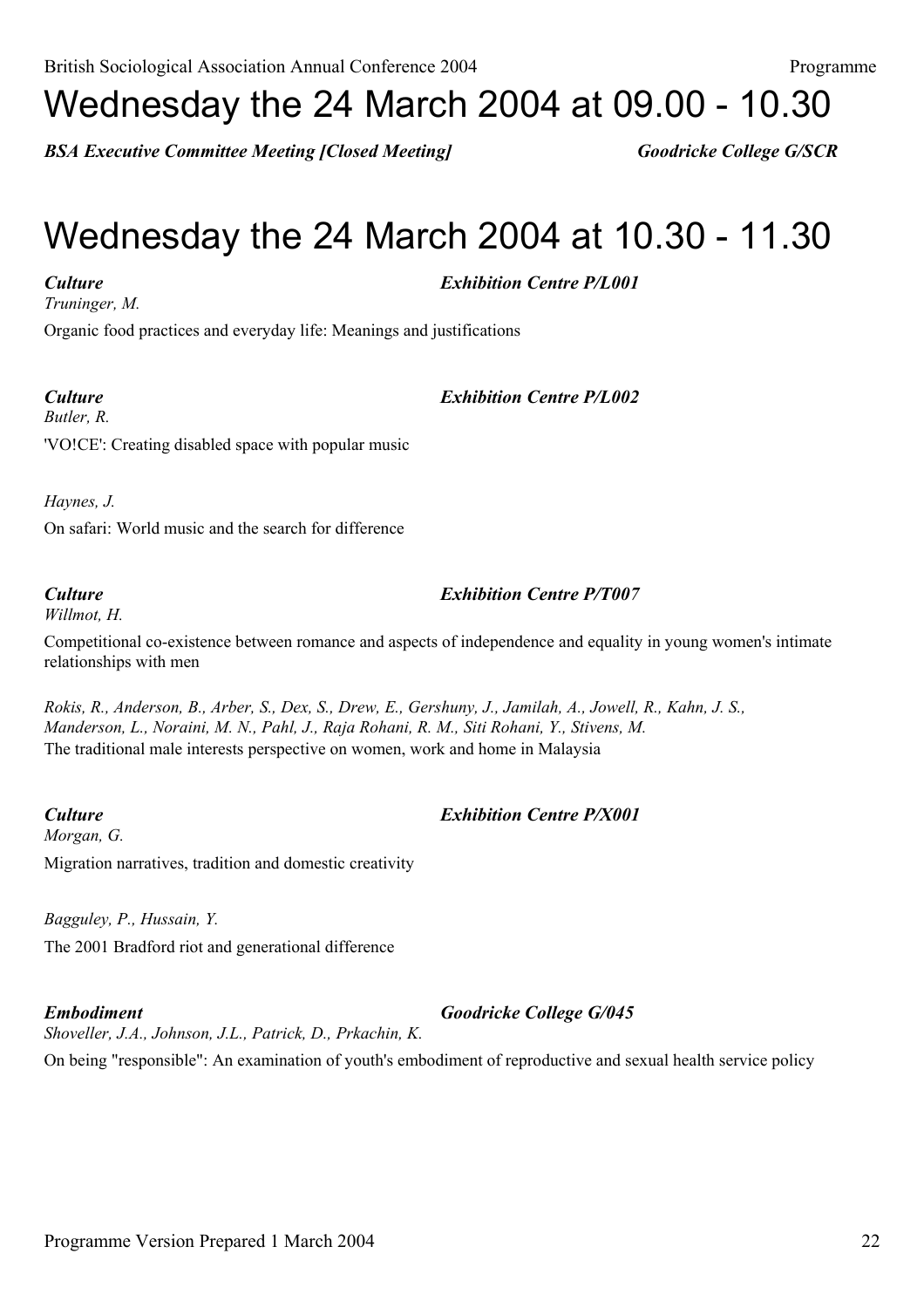## *Embodiment Goodricke College G/020*

*Woods, A.*

'Accidents just happen': Resolving conflict in the child safety promotion parent-health professional encounter

### *Wills, W., Backett-Milburn, K., Gregory, S., Lawton, J.*

The perceptions, understandings and negotiation of dietary practices amongst early teenagers living in disadvantaged neighbourhoods

## *Goode, S.*

*Intimacy Goodricke College G/001*

Models of economic coercion in the lives of drug-dependent women

*Frost, L.*

Fragile identities? Parent's anxieties and children's lifestyles in consumer societies

*Intimacy Goodricke College G/002 Sinha, S., Curtis, K., Jayakody, A., Roberts, H., Viner, R.* Religion and attitudes to sex and relationships among young people in East London

*Becker, B., Charles, N.* Meanings of class and moral dilemmas: Class, gender and ethnic identities

## *Politics responsibility and risk Goodricke College G/013*

The politics of neglect: The case of Nuba people of Sudan [1900-1956]

*Trehan, N.*

*El Zalee, S.*

Human rights entrepreneurship in eastern Europe: The case of 'romani rights' NGOs in Hungary

# *Sayer, A.*

### *Social Theory Exhibition Centre P/L005*

Restoring the moral dimension

*Okolie, A.C*

Knowledge production for international development: Sociological challenges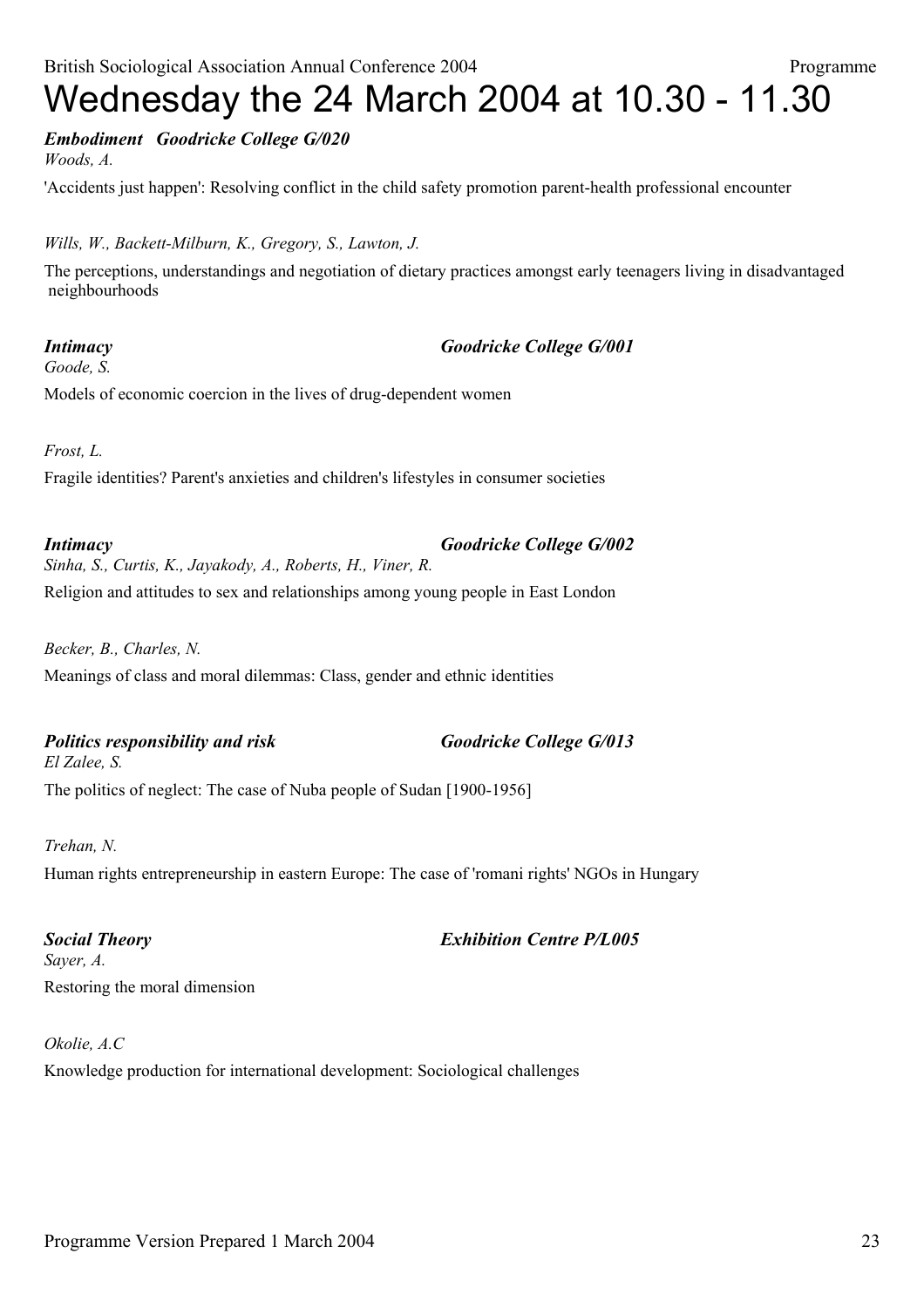Making sociology count: Bibliometrics and the 'RAE-ification' of social science

## *ESRC WORKSHOP: Developments in ESRC Exhibition Centre P/T111 Strategy and Postgraduate Training*

Relating secondary data to sociological challenges

The session will provide an opportunity to be briefed on the ESRC's new corporate strategy and its implications for relations with the social science community. There will also be an opportunity to be updated on the latest developments in ESRC Postgraduate Training policy - including the introduction of quotas.

This session is hosted by Adrian Alsop, Director for Research, Training and Development, Economic and Social Research Council and Professor David Mason, University of Plymouth

## Wednesday the 24 March 2004 at 11.00 - 16.00

*Network Editorial Meeting [Closed Meeting] Goodricke College G/SCR*

A closed meeting of the Network Editorial Team

# Wednesday the 24 March 2004 at 11.40 - 12.40

*Kawashima, M.*

*Lamb, J.C.*

*Culture Exhibition Centre P/L001*

The making of the imagined whale: How whales have become a symbol of nature in the west

*Bröer, C.*

Sound, meaning and politics: Turning aircraft sound into nuisance

*Culture Exhibition Centre P/T007*

*Lysaght, K.* Public space, public knowledge: Young men's spatial practice in the divided city

*Carter, A.*

"Contested masculinity: Eaborations of the hegemonic in contemporary heroes and antiheroes of popular culture"

## British Sociological Association Annual Conference 2004 Programme Wednesday the 24 March 2004 at 10.30 - 11.30

*Teaching and Learning Exhibition Centre P/L006*

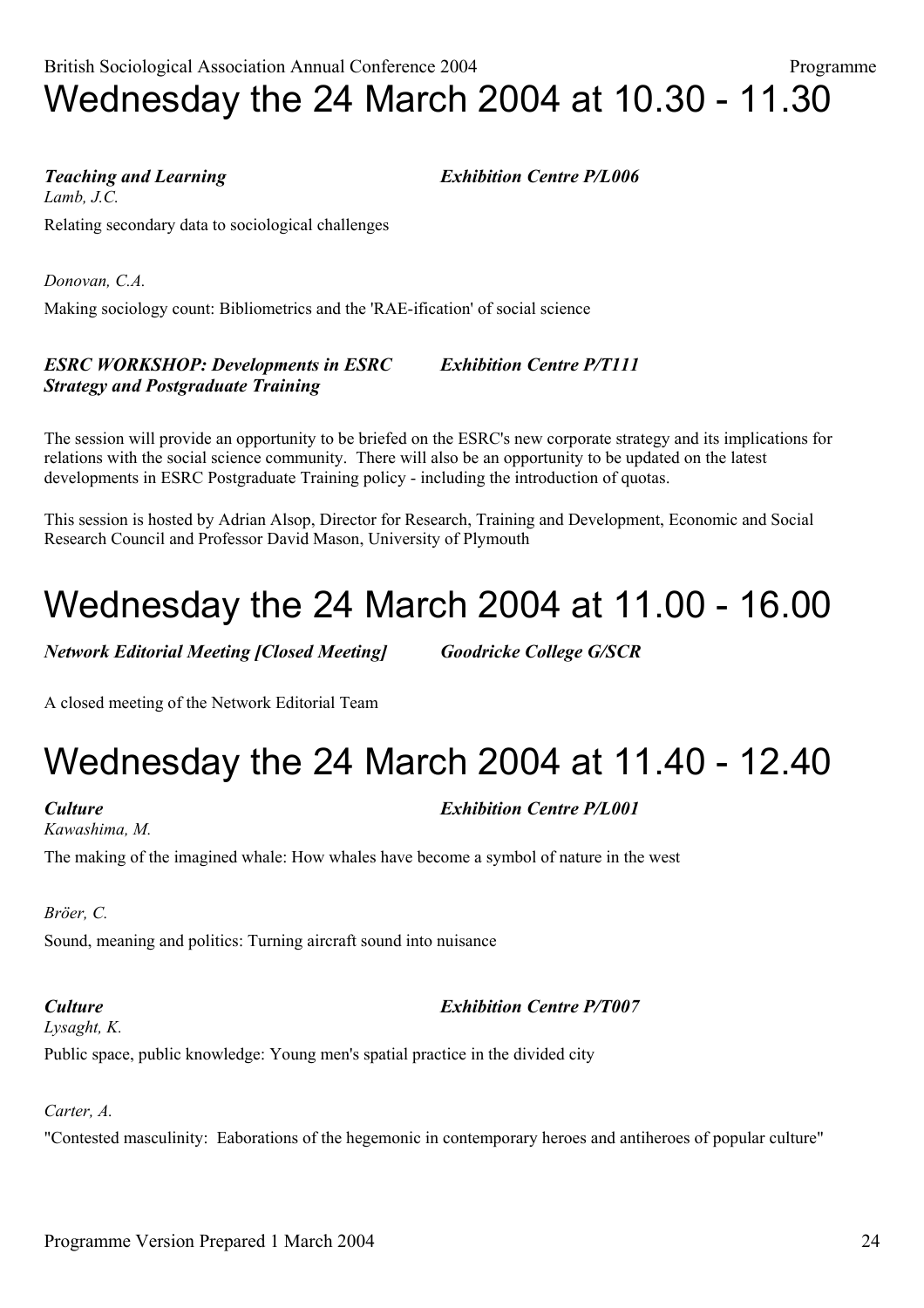*Abbas, T.*

*Culture Exhibition Centre P/X001*

The new sociology of ethnic and cultural studies: the experience British south Asian Muslims

*Chattoe, E., Heath, A.H.* Using simulation to understand ethnic labour market disadvantage

*Embodiment Goodricke College G/045 Pilcher, J., Pole, C., Edwards, T., Boden, S.* Children, clothing and the gendered body

*Edwards, T.* Producing consumers? Children's fashion

*Embodiment Goodricke College G/020 Tulle, E.* Conflicting bodies: Ageing bodies and athletic bodies

*Intimacy Goodricke College G/001 Charles, N., Davies, C.A., Harris, C.C.* Social change and the family

*Wade, A.* Buffing the pearl: The travails of contemporary mothering

*Intimacy Goodricke College G/002 Fenton, S., Devadason, R., Bradley, H., West, J., Guy, W.* Careers at arms length: Job changing, life changing and young adult identities

*Wilkinson, L.A.* The labour market entry of immigrant, refugee and native-born youth in Canada

*Politics responsibility and risk Goodricke College G/013 Cheng, S.* "Insurgent terrorism, political modernity and democracy"

*Ilcan, S., O'Connor, D.* "The new contractualism, advanced liberalism, and the Canadian public sector"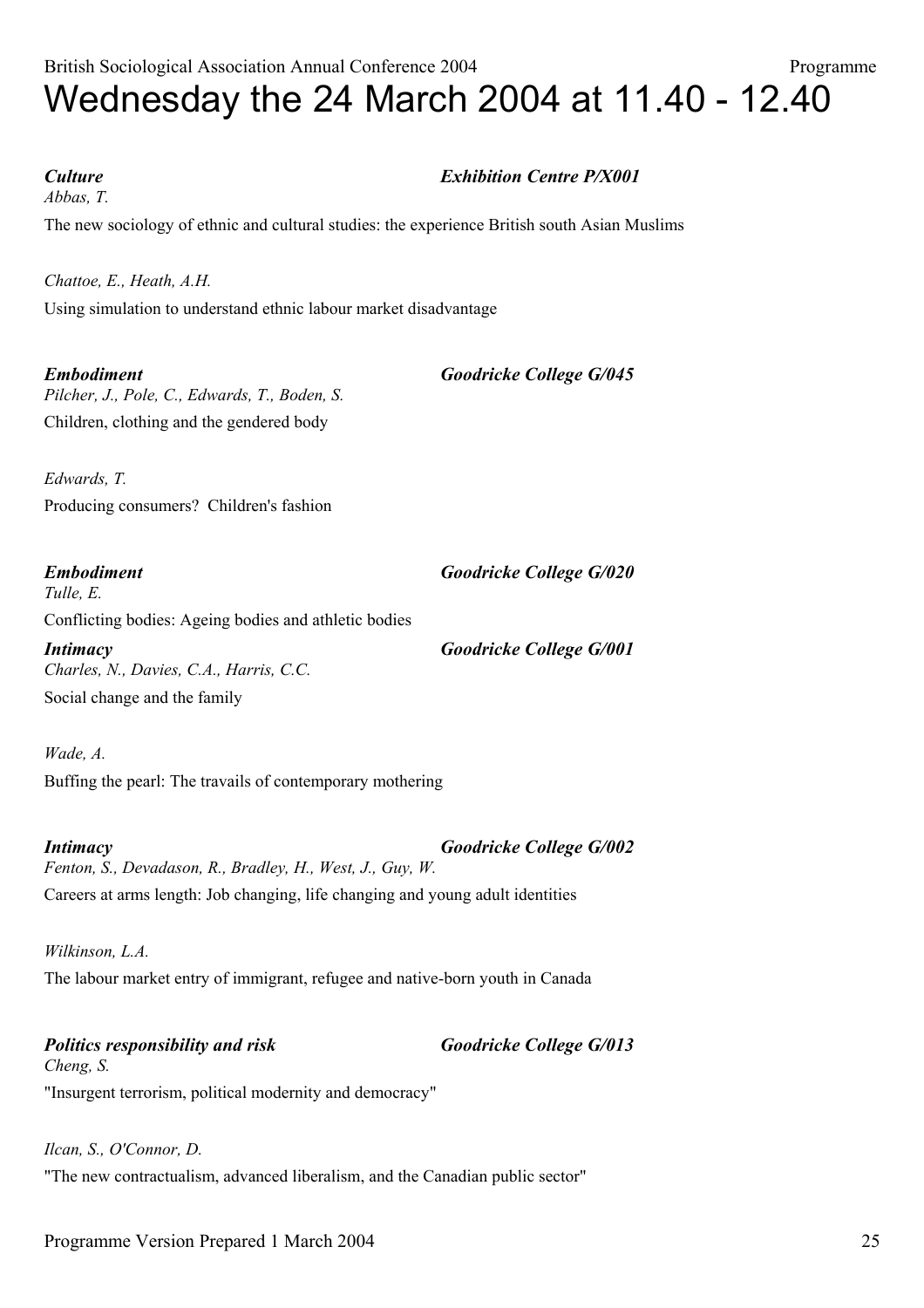Programme Version Prepared 1 March 2004 2004

## British Sociological Association Annual Conference 2004 Programme Wednesday the 24 March 2004 at 11.40 - 12.40

*Teaching and Learning Exhibition Centre P/L006*

*Kettley, N.C.* Patterns of GCE A/AS level attainment in further education

*Shelly, R., Shelly, A.* Explaining collaborative learning: Constructivism and status

### *MEDIA WORKSHOP: "Sociologist bites Dog" - Exhibition Centre P/T111 getting the most out of the media' lead by Ivor Gaber*

This media workshop is designed to help sociologists get the most out of their media encounters. It will cover how the media works and how sociologists can achieve media coverage that accentuates the positive and minimises the negative.

# Wednesday the 24 March 2004 at 11.40 - 13.00

*Social Theory Round table: The Future of the Exhibition Centre P/L005 Social*

Speakers: Professor Thomas Kemple (University of British Columbia) and Scott Vrecko (London School of Economics/ BIOS Centre). Chair: Nicholas Gane

## Wednesday the 24 March 2004 at 14.05 - 15.05

*Neal, S., Walters, S.*

Research narratives, field notes and researchers' biographies: An early account of researching English ethnicities in rural England

*Webb, P.M.*

The relevance of milieu for understanding cultural production: Beyond subcultures, scenes and neo-tribes

### *Culture Exhibition Centre P/L002 Chin, W.P.*

Identity politics in intercultural cinema: A comparative study of Chinese Americans and the British Chinese

*Wood, B.*

Globalisation and the place of Britain in New Zealand television

## *Culture Exhibition Centre P/L001*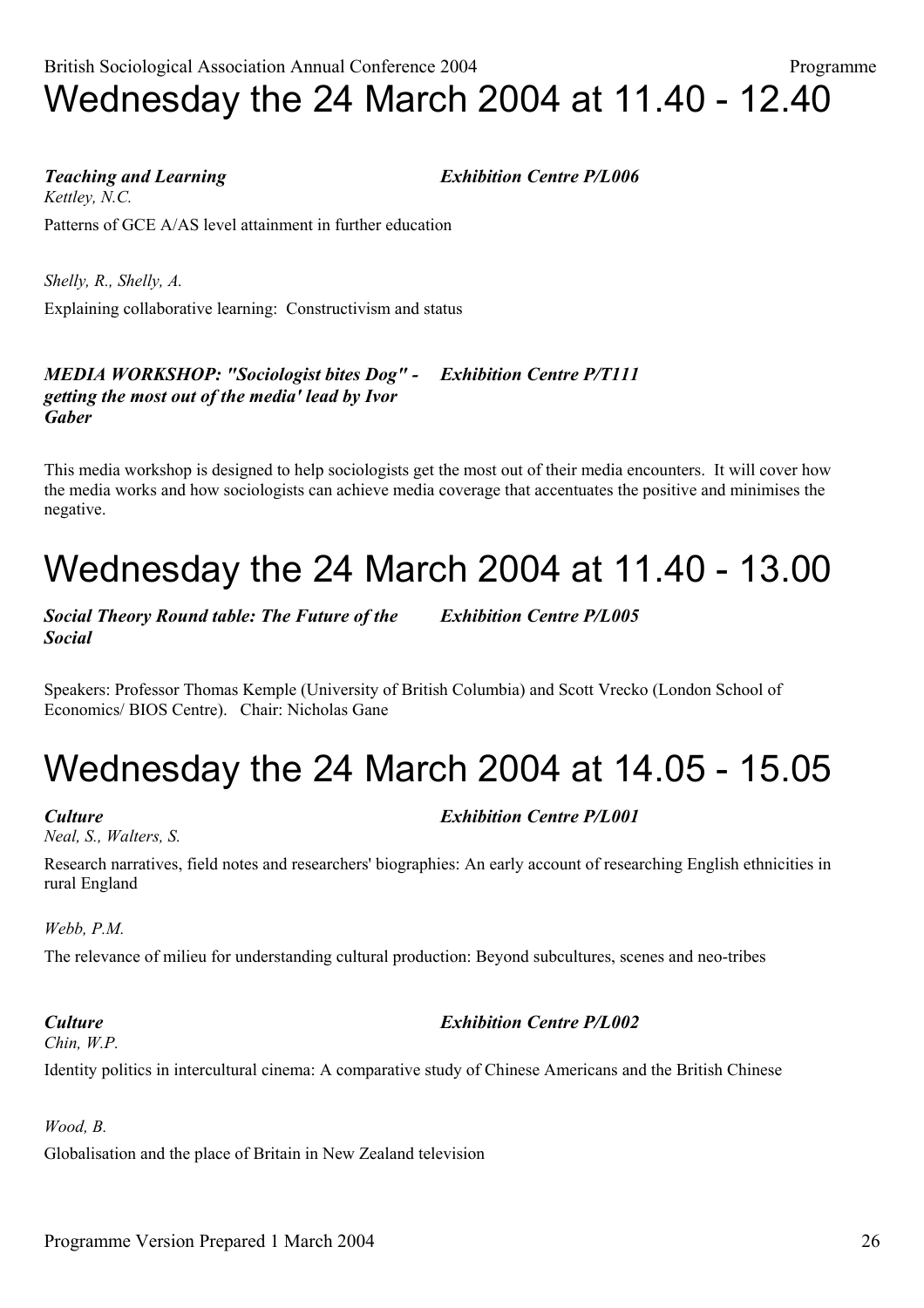British Sociological Association Annual Conference 2004 Programme

*Hurdley, R.*

Is any body home? The interpretation of photographic data in an ethnographic study of mantelpiece display

*Armstrong, P., Tomes, A.* The anxious interior: Design as a disabling profession

*Embodiment Goodricke College G/045 de Vries, K.* 'Dealing with the unknown': A sociological perspective on variant Creutzfeldt Jakob disease

*Haddow, G.* Organ transplantation: The dis/embodiment of identity

*Embodiment Goodricke College G/020 de Viggiani, N.* (Un)healthy prison masculinities: Theorising men's health in prison

*Yuill, C.* The body as weapon: Bobbv Sands and the republican hunger strikes

*Intimacy Goodricke College G/002 Bott, E.* Sex, drugs and selling souls: The marginal labour of British lapdancers and timeshare touts in Tenerife

*McKie, L.* Theories, violence, and families: The 'myths' of sociological analysis

*Politics responsibility and risk Goodricke College G/013 Westwood, T., Corbett, K.*

'Dangerous and severe personality disorder': An illustration of the risk society within psychiatry

*Social Theory Exhibition Centre P/X001 Li, Y.*

Class, status and resources: a comparison between the Goldthorpe Class and the Cambridge Scale

## *Culture Exhibition Centre P/T007*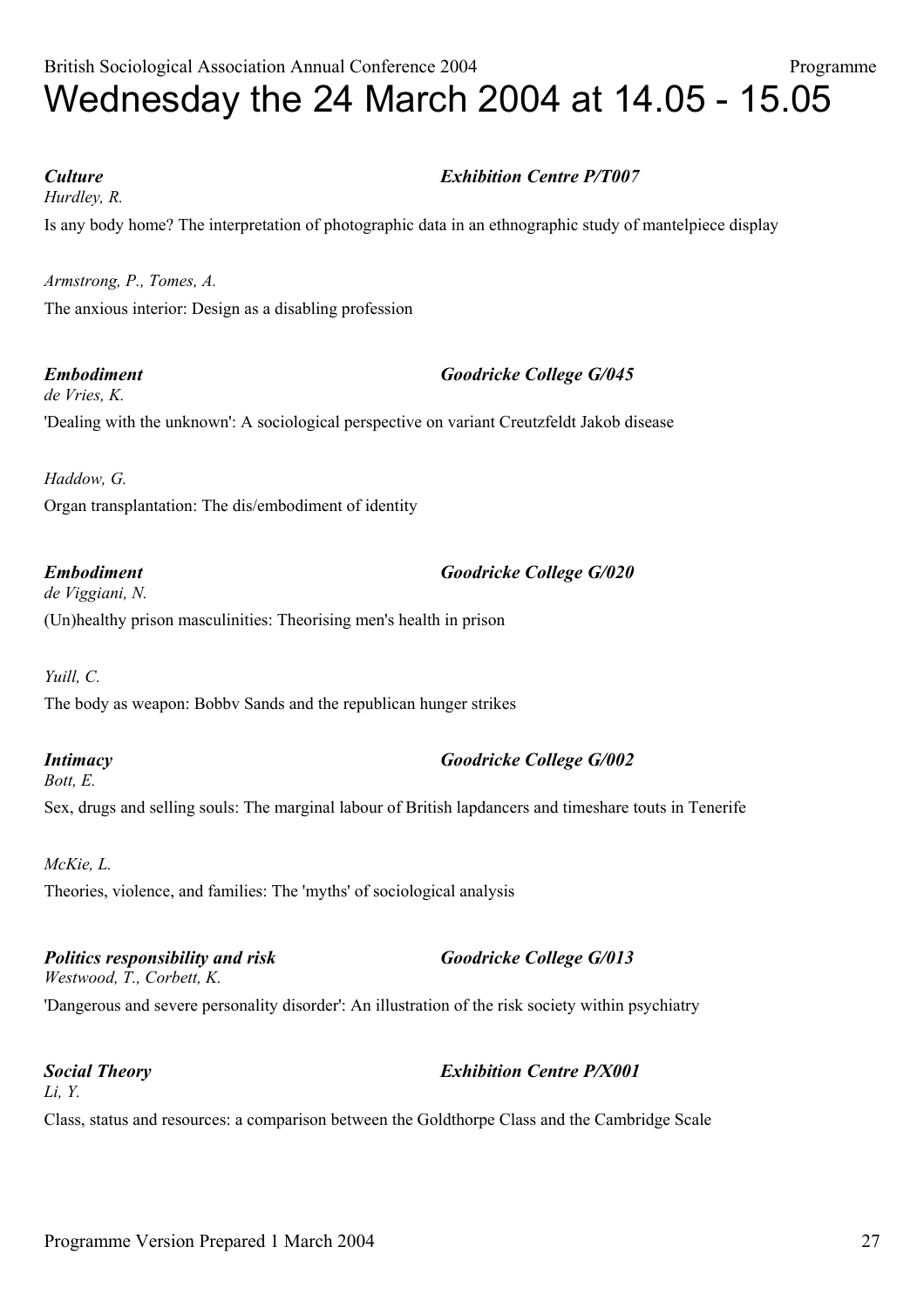*Teaching and Learning Exhibition Centre P/L006 Goode, J., Scott, R.*

What are you doing doing a PhD?

*Buckingham, A., Matthews, J.*

An evaluation of the usefulness of online materials for teaching survey methods

## *Postgraduate and Researcher Workshop (3 of 3) Exhibition Centre P/T111 'Theory and Postgraduate Research'*

In this session, Gregor McLennan will be talking about the application of theory to postgraduate research. Examples of some of the issues that will be addressed are: Why do we need theory? DO we (always) need theory? What are the different ways of orienting thesis research to theoretical issues/perspectives?

This will be followed by a question and answer session allowing participants to discuss some of the key theoretical issues relating to their research.

## Wednesday the 24 March 2004 at 15.15 - 16.15

*Hingwan, K.*

*Culture Exhibition Centre P/L001*

'All'o we is one': Carnival, freedom and national identity in Trinidad

*Green, E., Singleton, C.*

The impact of ethnicity and cultural beliefs upon black and minority ethnic women's use of leisure time and space

### *Culture Exhibition Centre P/L002*

*Artaraz, K.*

'The wrong person for the job?': Professional habitus and working cultures in the provision of advice and guidance

*Gilloch, G.*

White collar worries: From morally pink complexions to corroded characters

*Parker, K.*

### *Culture Exhibition Centre P/T007*

Managing mobility: Ordering systems in an international airport

*Bhopal, K.*

Rurality, racism and good practice: Gypsy traveller pupils in schools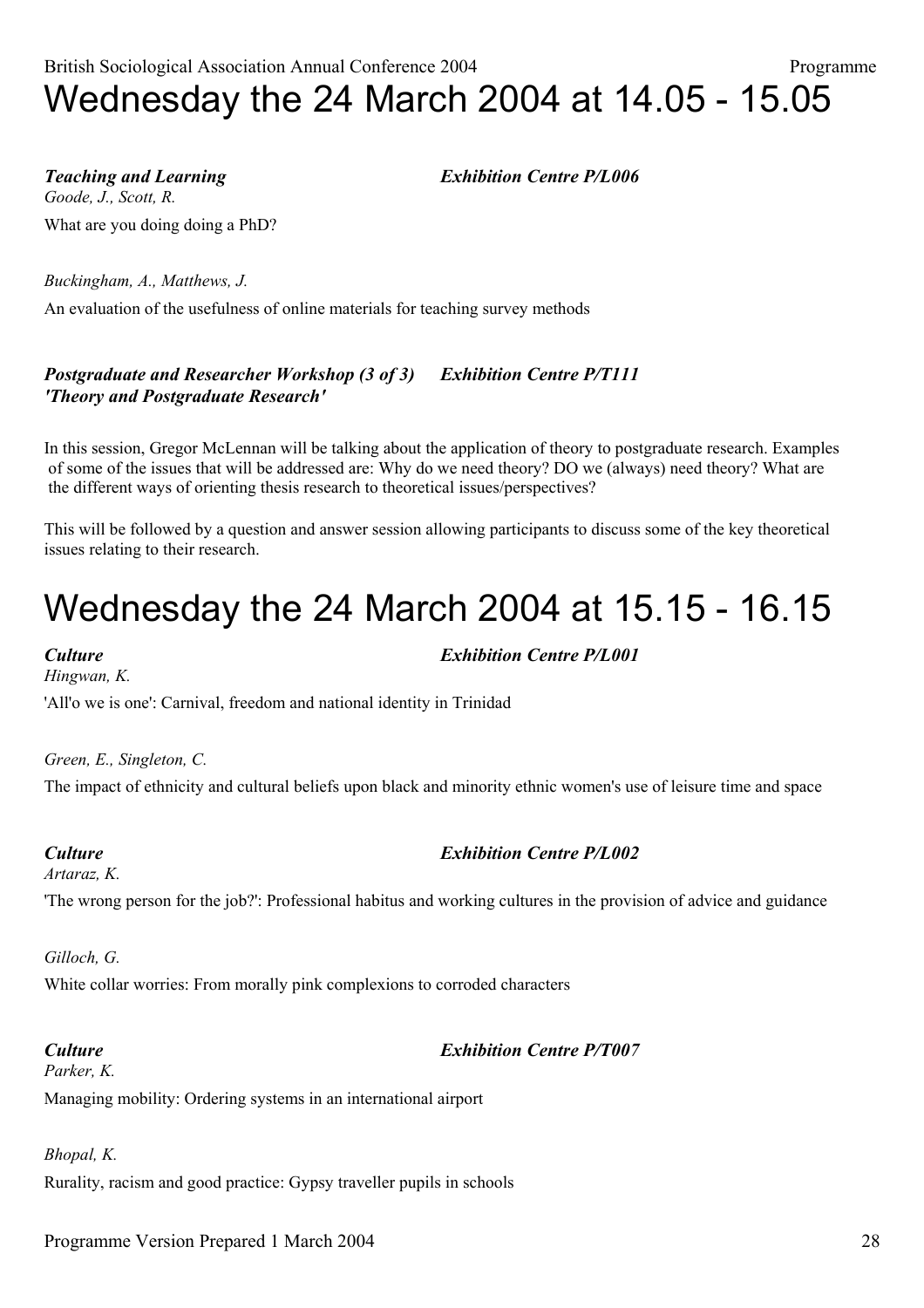*Embodiment Goodricke College G/045*

*Crowhurst, I.* Between theory and practice: The risks of trafficking talk

*Sagar, J.M.* Exploring the 'I' in H(I)V and A(I)DS: The relationship between biomedical discourse and lived experience

*Embodiment Goodricke College G/020 Papadimitriou, C.* Reshaping the injured body: Rehabilitation and physical disability *Intimacy Goodricke College G/001*

*Shaw, R.* 'The ethics of gift exchange in human egg donation'

*Muñoz, B.*

The social meaning of children. Motherhood and emotional ambivalence

*Intimacy Goodricke College G/002 Brown, L.* Sex work and changing family forms among the Kanjar of Heera Mandi, Lahore

*Gill, A.* Culture and rights: Violence in the private domain - the hidden abuse of Asian women and children

*Politics responsibility and risk Goodricke College G/013 Hopkins, D., McKie, L., Hughes, W., Watson, N.* Care wars. Social movements in conflict

### *Hall, E.*

Reimagining social inclusion: Building spaces of refuge and resistance amongst people with learning disabilities

### *Social Theory Exhibition Centre P/X001*

*Chernilo, D.* Sociology, society and the nation-states: The problem of sociology's 'methodological nationalism'

*Wester, J.R.*

'It's about time: Translating Quantum Theory into a Sociological approach to the study of Death